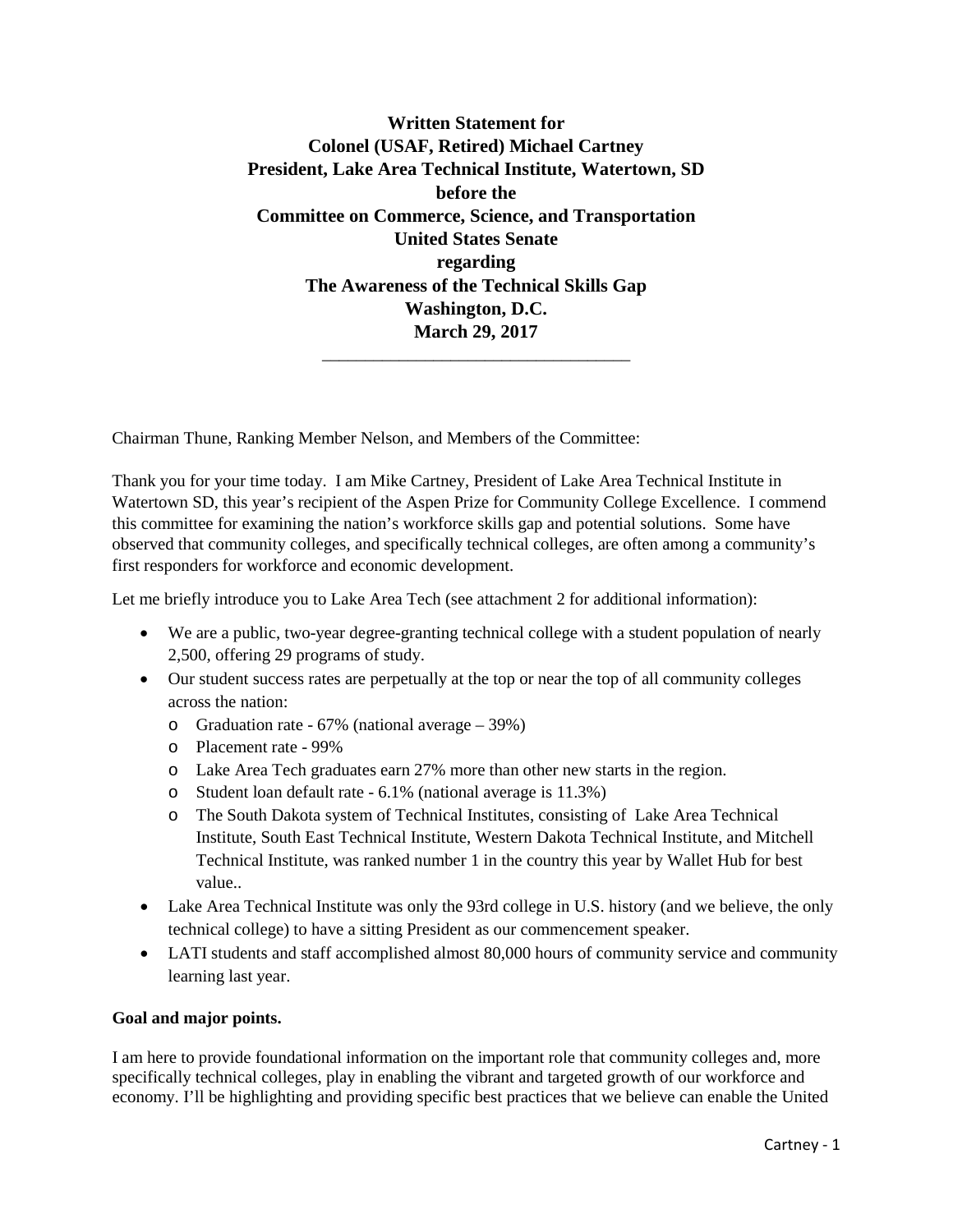States' educational and industrial entities to better fill the technical workforce gap. Today, I hope to raise awareness of these profound issues related to the local, state, and national Technical Skills Gap from a technical college standpoint. Other distinguished guests will address the topic from an industry perspective.

# **The problems.**

The technological evolution of the workplace requires even entry level employees to possess more education and training than ever before. But the US approach and focus on post-secondary education does not align with country's workforce needs. A commonly cited projection is that 80 percent of jobs in 2025 will require post-secondary education and 80% of those jobs will require a post-secondary credential short of a four-year degree. Yet, we as a society continue to strongly value and push our students toward four-year degrees, resulting in a mismatch between the education people are receiving and workforce needs. It is also leaving a significant number of our youth with large student debt and no means of repaying it. To be clear, the need, value, and benefits of a four-year degree has not waned, but there is a realization that in many career paths, getting a four-year degree as a continuum of work/education, rather than prior to entering the workforce, better benefits both the employer and employees.

Simultaneously, the great jobs are available for those with the right skills. Trail King Industries, a South Dakota based manufacturer, had to turn down \$20M in contracts because they could not find welders. South Dakota businesses such as Muth Electric, Sheehan-Mack, 3M, Avera HealthCare, Prairie Lakes Healthcare, and Big Stone power plants were being forced to turn away contracts, delay or forego expansion, or leave positions unfilled, not because there were not workers available, but because there are not properly skilled workers available. South Dakota could quadruple our welding, electrician and licensed practical nursing program capacities and still not fill the openings just in our state. These scenarios are repeated across the nation in every state, predominately in the manufacturing, energy, healthcare, aerospace, and transportation industries.

Community colleges must also improve. Community colleges are unable to attract sufficient numbers and only graduate 39% of those attending. Further, only a small percentage of those colleges track students' employment statistics following graduation. Lake Area Technical Institute's graduation rate is 69%, we track all our students post-graduation, and our placement rate this year is 99%. It is our desire to share our best practices with other community colleges in order to bolster their graduation rates and contributions to the technical workforce through efforts like the Aspen Prize for Community College Excellence.

# **Across the nation, there are not enough skilled workers to fulfill critical workforce needs.**

In South Dakota and across the nation, key industries do not have enough technically skilled employees to fill the workforce needs. The demand for jobs which require education beyond high school but not a fouryear degree remains strong. Between 2014-2024, 49% of job openings in South Dakota will require less than a four-year degree. These jobs account for 55% of South Dakota's labor market, but only 49% of the state's workers are trained to this level.

## [\(http://www.nationalskillscoalition.org/resources/publications/2017-middle-skills-fact-sheets/file/South-](http://www.nationalskillscoalition.org/resources/publications/2017-middle-skills-fact-sheets/file/South-Dakota-MiddleSkills.pdf)[Dakota-MiddleSkills.pdf\)](http://www.nationalskillscoalition.org/resources/publications/2017-middle-skills-fact-sheets/file/South-Dakota-MiddleSkills.pdf).

One contributing factor to this problem is the aging workforce. Young people are not attaining the technical education needed to replace the retiring workforce. We need to get people into technical degree and credential programs and dispel the myth that we can do more with less. Today's technology is a force multiplier that enables people to do more. It often doesn't reduce the number of people to do it, as we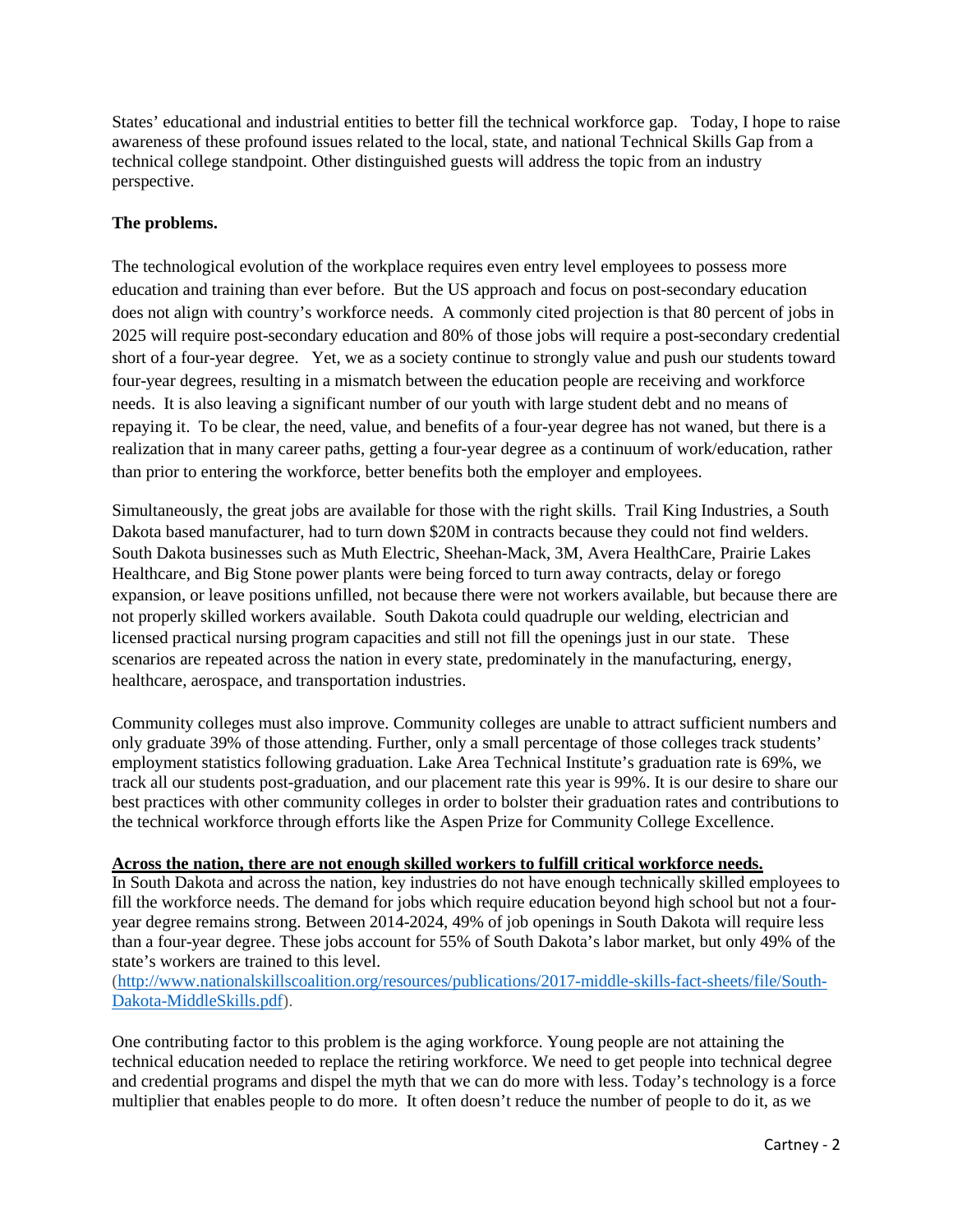need people to build, operate, and maintain the technology. And, we don't need workers to do what they did before; they need to perform different tasks. For example in today's manufacturing industry, jobs are more technical. We need workers who can maintain and operate the robots that raise the quality and throughput of the production line. Because technical workers in the U.S. perform job duties differently, there is often a wage disparity with foreign countries. Often, foreign countries employ workers at lower wages to perform tasks manually.

#### **Career and Technical Education -- A different approach to education:**

Just this last year, South Dakotans amended our state constitution to recognize Technical Education as the third form of education – giving us the traditional K12 system, the traditional higher education, and what I like to refer to as "HIRE" – (that's H I R E ) technical education system. The Technical Education system is focused on enabling South Dakota's economic development by growing our technical skilled workforce.

South Dakota's Technical Institutes have partnered with Industry, communities, and State Government to take on our skills gap head on. Over 300 businesses work with Lake Area Tech's program staff and students to provide a coherent and relevant educational experience that support our state's workforce demands. These businesses consult and oversee curriculum, provide internships and on-the-job experience for students, provide industry standard training aides and equipment for the students to learn with, mentor our students, and most importantly they hire our students – in short, they are heavily invested in their pipeline.

Through the vision and generosity of T Denny Sanford and Governor Dennis Daugaard, students receive full ride scholarships to South Dakota's technical institutes in return for working in South Dakota. Lake Area Tech's "Stretch-the-Million" program leveraged these funds with industry providing 33% more scholarships to students willing to work for a specific employer at graduation. But the impact of the Build Dakota Scholarship reaches beyond just those students receiving scholarships. I believe the exposure and informational aspects of Build Dakota enabled the state's public two-year technical institutes to grow when nationally 2-year enrollment declined by 10%.

The core approach of tightly knit student cohorts with close connections to their industry trained instructors has been a formula for success in SD's technical institutes for over 50 years. Our students' education also includes the soft skills needed to succeed in today's modern workforce. We view college as pathway, not a destination. And we know for more than 40% of our students, college is the road out of poverty. As we aligned our programs with industry needs, we redefined success as placement not graduation because it makes college more relevant, we avoided labelling students because fitting in at college is already hard enough, we ensured students knew the paths to success with clear expectations, and we emphasized every employee had a role in student success. Then we wrapped those efforts in our Culture of Caring: It was these guidelines that makes a road that was previously perceived as less travelled, now seem achievable and a journey worth taking.

Even after 14 consecutive years of growth, Lake Area Tech needs to expand our capacity. Today, South Dakota could quadruple our welding, electrician and licensed practical nursing program capacities and still not fill the openings just in our state. So we have turned to even more innovative approaches. Online and dual credit programs are paying significant benefits. Our **Learn Where You Earn** concept encourages local companies to allow employees to up-skill in their home communities. We also encourage communities to **Grow Your Own** and we encourage businesses to promote employment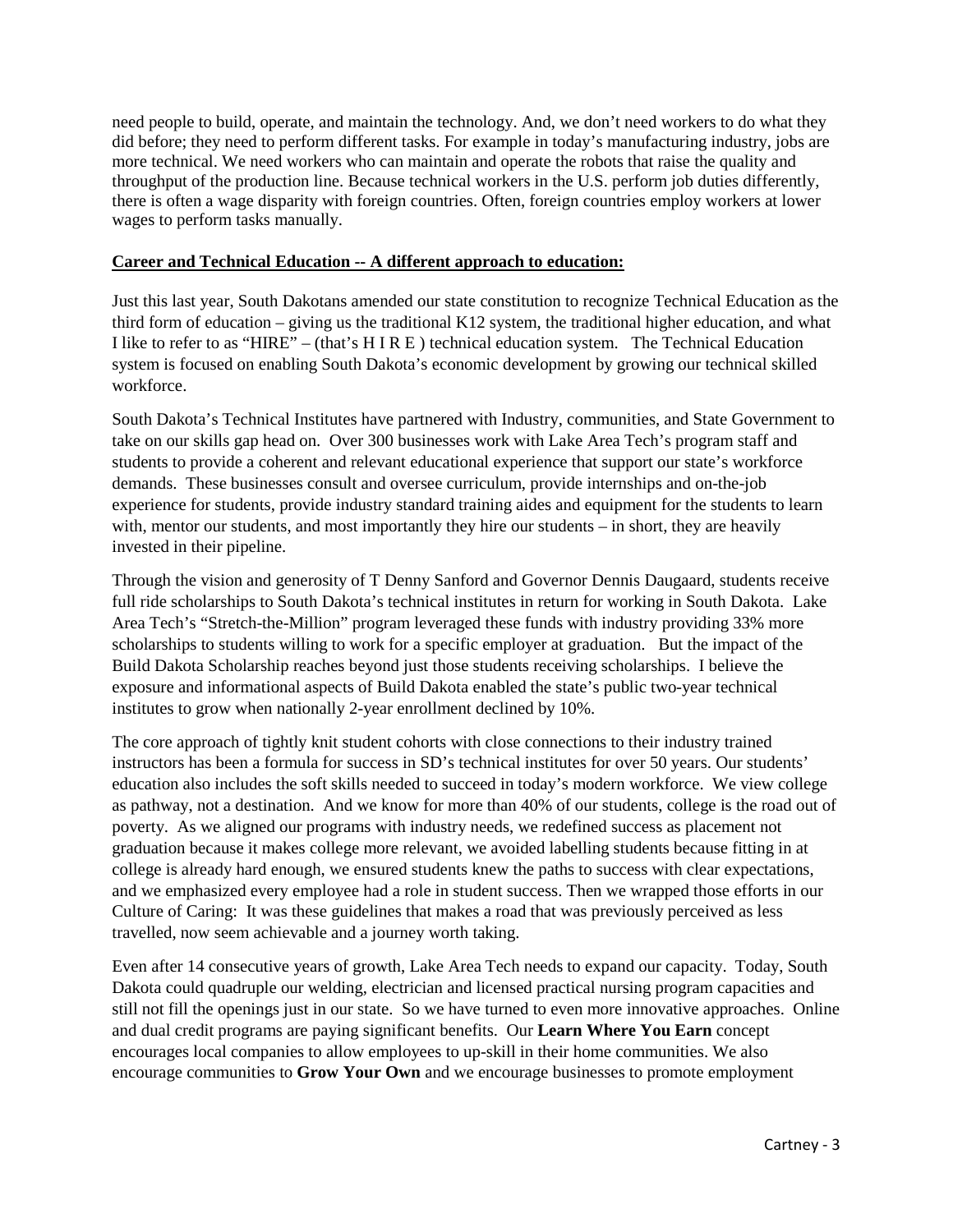opportunities in their communities by developing relationships with high school students, parents, and educators.

## **But there is much yet to do**

Today, there is a disparity between the workers and the job openings. This gap will continue to grow. In South Dakota, our industries are pleading for more technically trained workers. Here are just a few examples of the critical need for employees that, in most cases, are causing financial and human resource hardships for the companies.

*Deb Fischer-Clemens, RN, the Senior Vice President of Public Policy for Avera and a member of the Skilled Workforce Advocacy Council: Currently, there are 148 openings for licensed practical nurses (LPNs) across the system; some long-term care beds have been closed because of staffing shortages. . In other facilities, traveling staff are used to cover the shortages. This causes other issues, as the average hourly pay rate for an LPN is \$20.12, while a facility will pay, on average, \$49 per hour for a traveling LPN; this salary is an unsustainable amount for facilities to pay based on current reimbursement rates.*

*Terry Sabers, Co-President, Muth Electric, Inc.: We believe strongly in the value of hiring educated apprentices from a technical institute in our area. During the recession there were about four companies attending the job fair recruiting the 30 or so graduating students. At the event in the last month there were 36 companies recruiting the 32 graduates. All construction and service based companies in the upper Midwest are at an extreme shortage of workers.*

*Trail King Industries, Mitchell, SD: In a period of approximately 16 months in 2013 and 2014, Trail King had to turn down \$20 million of business because we did not have the skilled workers, specifically welders, to complete the business in the timeframe needed by the customer. Even though Trail King used a number of innovative and very generous recruiting methods and employed robotic welders where possible, there simply were not enough skilled welders available to fill the needs of the company.* 

# *Gage Brothers, Sioux Falls, SD*

*This lack of skilled workers has cost the company approximately \$5 million in sales each of the past three years. Additionally, we have sold between \$2-6 million in work to a competitor in Minnesota in order to keep our production schedule on track.*

# *Hancock Concrete, Sioux Falls, SD*

*The labor shortage affects our current employees as well. They are required to work longer hours to fulfill orders which in turn is an increased safety risk and also increases turnover. One other adverse effect of the items that I have described is increased product cost for the infrastructure projects which affects all tax payers.* 

#### *Worthington Industries Engineered Cabs, Watertown, SD*

*At Worthington Industries Engineered Cabs, our business levels are at historic lows due to equipment markets in Agriculture, Mining, and Construction. Even with an extremely slow market we struggle to fill open positions for skilled labor especially welders and painters. Some of these positions have remained unfilled for 3-4 months before finding a qualified candidate. We have a sister plant in Greeneville, TN that builds very similar products. One of the considerations on whether to build products in SD or TN is labor availability.*

*(see Attch 1 at the end of this document for complete South Dakota Industry Stories.)*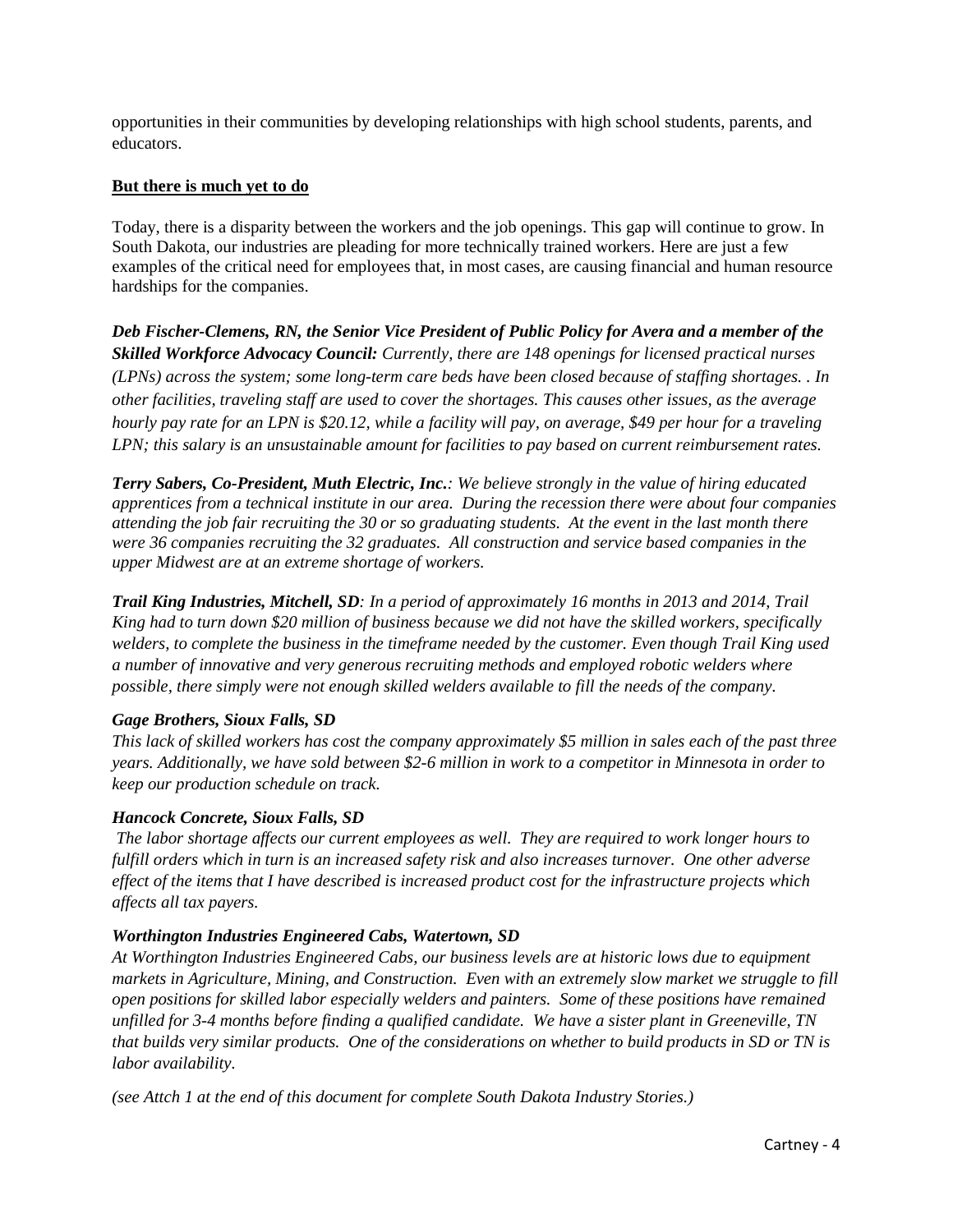

South Dakota's Technical Education system could quadruple our program capacities in welding, licensed practical nursing, and manufacturing and still not fill the open positions just in our state.

#### **Technical Skills Gap is exacerbated by multiple issues.**

There are various issues contributing to the Technical Skills Gap problem. One of the major issues is at the ground level: **finding ways to attract students** (future employees) to enroll in technical education programs. In South Dakota, we know that some high school graduates have never been exposed to Career and Technical education in their K-12 experience. This is due to a number of factors including cuts in funding, graduation requirements, and a greater emphasis on four-year college attendance.

**Overcoming negative perceptions** about technical education is also a continuous struggle. Often people associate manufacturing/technical jobs with dirty, dark work environments. Nothing can be further from the truth! Today's state-of-the-art shops offer employees a bright working environment that is wellventilated and clean. At Lake Area Technical Institute, we teach our students that taking pride in their work space is just as important as the work they perform on machines, engines, and robots.

Overcoming the emphasis on **'having to attend' a four-year college** by parents, students, and high school counsellors is also an issue. (Incidentally, high school counsellors and teachers are almost exclusively four-year degree holders who are helping our youth plan their futures.) The opinion of many is that students need to continue their post-high school education at a four-year college to make something of themselves. Often, the many benefits of technical education are not considered, partly because they're unknown to the person. On the other hand, there is the faction that believes technical education is 'for those who cannot go to college.' Again, the benefits of an education that enables a career AND allows for continued education are being overlooked by those subscribing to this attitude.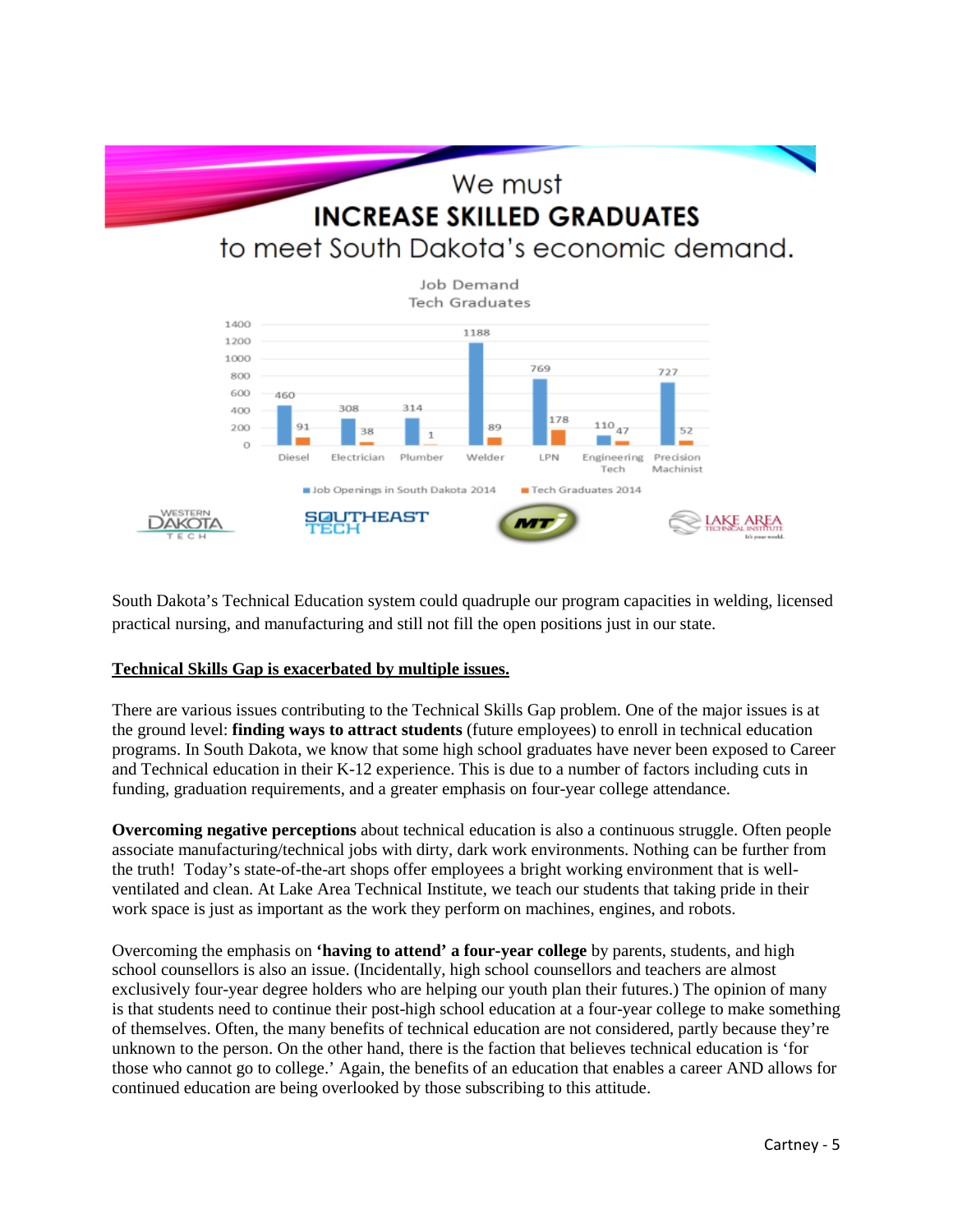Finally, an issue of great significance regarding the Technical Skills Gap is the **lack of capacity for CTE education and training**. With our newly amended constitution in South Dakota, it will help shine the spotlight on the need for more available dollars for technical education and, ultimately, filling the workforce gap.

#### **Lake Area Tech is making concerted efforts to decrease the Technical Skills Gap.**

Three years ago, Lake Area Tech zeroed in on redefining student success. Redefining success as placement (employed or continuing their education), and making graduation (completion) a step along a student's journey affects not only the faculty and staff of the institution, but also students, parents, and industry that need a different perspective on their education. At the institutional level, the first step was formally changing our mission statement to **"Lake Area Technical Institute: superior, comprehensive technical education that changes lives and launches careers"** to focus this initiative. This subtle adjustment changed the whole conversation and focus with potential and current students. Rather than discussing degrees, which is an abstract concept to many new students, we discuss what they want to be, what they want their future to be, and then laying out a path for them to get there. Instead of discussing "where can you go with a particular degree," we are discussing which degrees can get them where they want to go. Things become immediately more relevant. Going to class, doing homework, and passing tests – it's not just about completing a course, but rather, it's about learning what students need to know to be what they want to be!

The conversations with students and parents have changed to emphasize and explain that **college is a pathway, not a destination.** At Lake Area Tech, we provide students a pathway to graduation that allows them to begin not only their careers, but their experience as life-long learners who take advantage of all educational offerings that will allow them to advance throughout their time in their chosen field.

From recruiting to advising to completion, the conversation at Lake Area Tech is career-focused. Admissions reps guide students to examine their aptitude and career goals. **A detailed program graduation plan defines expectations**; placement data and salary information provide motivation; and experienced staff helps candidates make an informed career decision. Students are not accepted into LATI and then accepted into a major. Rather, career selection is required during the application process. Students whose chosen career program is at capacity, or they are otherwise unable to enter, often chose an alternate path or pursue their career choice elsewhere. And these conversations cannot be fruitful unless local and regional employers are involved in the system to provide real-world expectations, insights, support and guidance to the institution and its future employees.

Universities must also prepare to provide the same perspectives and guidance to those transferring to their programs. Transfer student success is defined, at a minimum, not as a successful transfer to a four-year school, but completion of that next degree. Extending the logic further, ultimately, baccalaureate completers should measure success by being employed in a job with family-sustaining wages. This process is affirming our belief that our consumer is not just the student, but their future employers as well. And it is enlightening us and industry to the importance of their role in our success.

At Lake Area Technical Institute, we are doing everything we can to **make college affordable**. If we are doing it right, technical education is more expensive due to the resources needed to train the graduates: advanced equipment, modern facilities/labs, and instructors who should be earning wages equal to those working in the field.

Recognizing cost as one of the biggest factors to attracting as well as retaining students, Lake Area Tech strives to make college affordable and minimize the financial barriers. LATI offers low-cost on-campus child care and works with students to qualify for state childcare assistance. By providing cafeteria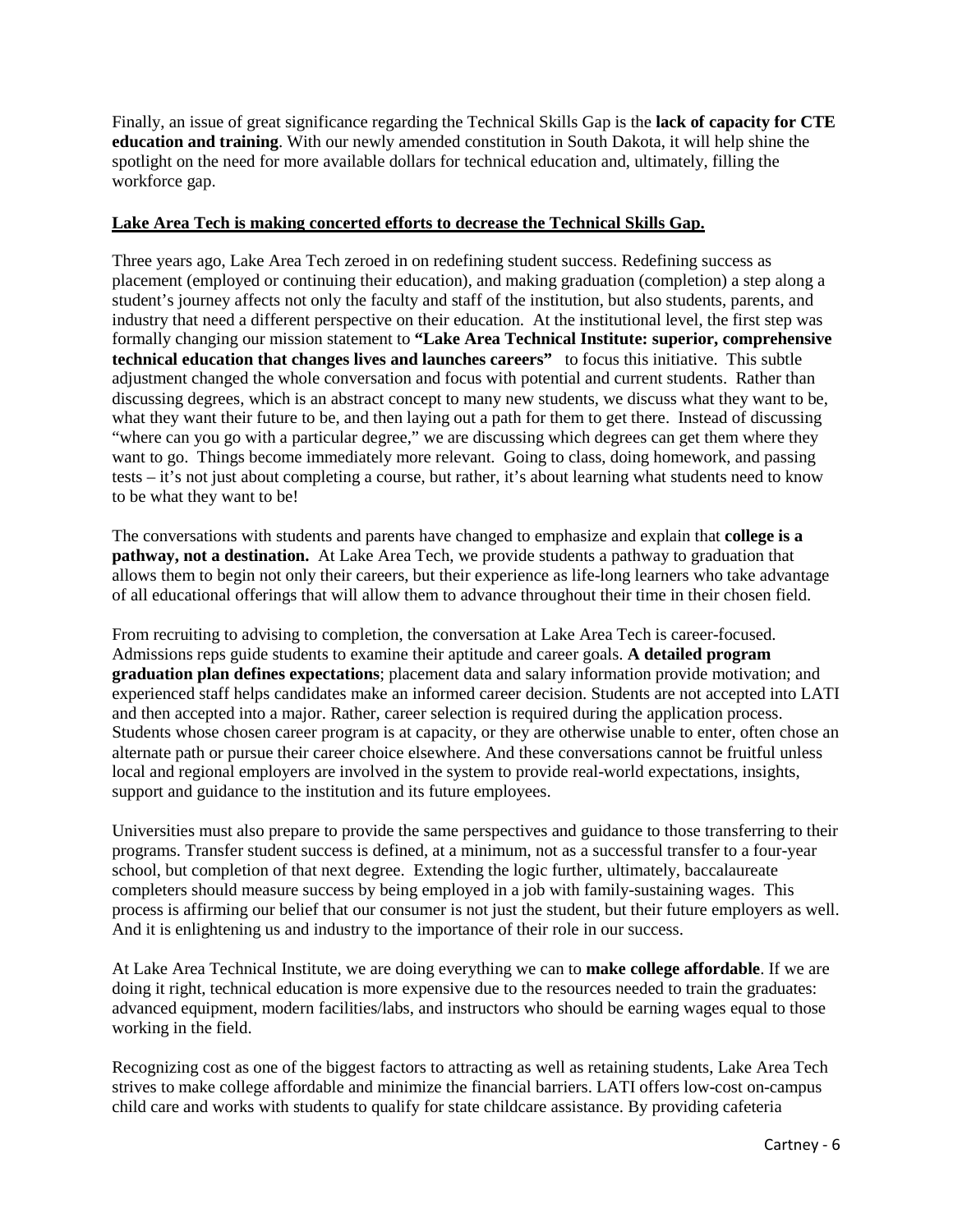services in-house and at-cost, we offer nutritious, affordable meals. Our bookstore also operates at a target margin of less than 10%. Bolstered by campus initiatives, instructors work diligently to keep costs of text books, tools, and technology in check while ensuring students have access to high-quality equipment needed to succeed. Over 65% of courses use the learning management system to provide resources to students compared to a 60% national average; therefore, reducing the overall cost of materials.

LATI developed a Prior Learning and Work Experience Model to assess the training experiences of veterans and students previously employed in the field to identify accelerated graduation paths. This enables students to accelerate degree completion time and save on the overall cost of their degree. Remarkably, even though technical education is more expensive than traditional forms of education, the last calculated default rate at Lake Area Tech, 6.1%, is nearly one-half the national average, 11.3%, on student loans.

**Getting a good paying job after graduation is paramount in making college affordable.** Six months after graduation, 81% of our graduates are employed, and another 17% are continuing their education, meaning 99% of our graduates are placed, a key factor in why LATI's student loan default rate is less than half the national average. Our latest placement report findings include:

- An increase from 7 programs earning \$20 per hour or more (2015) to 8 programs (2016) with Agriculture joining the list of highest earners. The highest average salary is from our Energy Technology program, which is \$25.93/hr. (\$53,934.40).
- Increased placement percentage "in training field in South Dakota" from 80% (2015) to 84% (2016)
- 82.63% of graduates in this cohort were from South Dakota. 86% were employed in South Dakota six months after graduation for a net gain of 3.37% (*18 graduates*) to the South Dakota workforce pipeline

**Culture of Caring.** Student success at Lake Area Tech begins with our culture. We care about our students, and they know we care. We believe in our students, and they know we believe in them. And, we listen to our students, and they know we are listening. If we aren't talking about students' challenges, their goals and their vision for success, it can be translated into a belief that we as faculty and staff do not care about their individual success. Everyone, from administration to faculty, to staff takes personal responsibility for student success. The culture is something we've been working on for a number of years. We have older faculty who know who we are and how we have done these things over the course of years to benefit our population. We added a retention coordinator who did preemptive engagement and learning engagement and also hired some personnel to focus on diversity issues. So a part of our approach has been to make new investments, but largely, our biggest investment was time in changing our institutional philosophy.

**Within our region**, Lake Area Tech works closely with business and industry members. Workforce development through partners is at the heart of LATI's success and includes a wide spectrum of individuals, organizations, and businesses. With over 300 industry and community partners, our commitment to expand industry's role in student success may seem out of reach. But we enhanced our efforts with two business partner specialists, and the results have been astounding. For example, The State of South Dakota and T. Denny Sanford expanded access to college through the Build Dakota Scholarship Program, a \$50 million investment to provide full-ride scholarships to students in high demand occupations. LATI partnered with businesses to expand the impact of Build Dakota through the Stretch the Million campaign, in which businesses pay 50% of the full-ride scholarship. The local and regional community encourages and appreciates the achievements of students by recognizing their economic impact and community service efforts.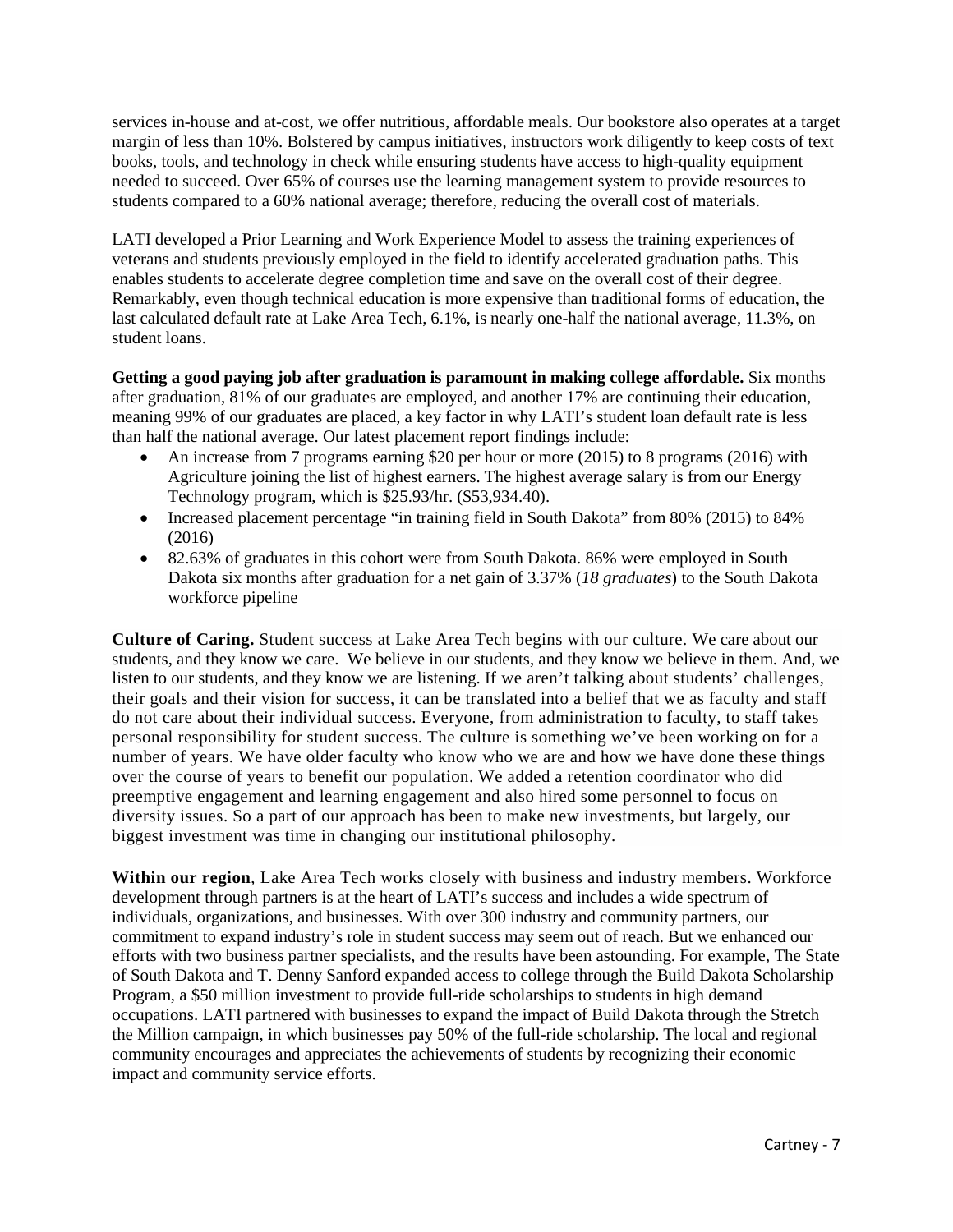Lake Area Technical Institute also promotes career opportunities within our community and surrounding communities. Our **Learn Where You Earn** concept encourages local companies to allow employees to up-skill through Lake Area Tech's online hybrid options or LATI Corporate Education to gain the skill sets employees in those communities need. We also encourage communities to **Grow Your Own**. We know that today's young people prefer to live and work close to home. To accommodate those that can, we encourage businesses to promote employment opportunities in their communities by developing relationships with high school students, parents, and educators.

**At the state level**, the South Dakota Office of Economic Development funded over \$1 million in equipment to LATI annually to expand access to the latest technology without increasing the cost to students. The state also matched the \$25 million private donation from T. Denny Sanford to create the **Build Dakota Scholarship** fund. LATI expanded the reach of the full-ride scholarships through the Stretch the Million program with over 20 partners initially pledging \$175,000-\$200,000. Beyond the Build Dakota Scholarship program, the LATI foundation is instrumental in expanding access to college through scholarships. Last year, the foundation awarded over 400 scholarships exceeding \$300,000. Additional efforts to keep college affordable include participation in the national Free Application Week, Financial Aid Workshops, Financial Aid Literacy Program, and credit for corporate education and prior learning.

## **Lake Area Tech's recommendations.**

In closing, I'll emphasize The Technical Skills Gap is not solely an industry problem. It is not solely a government problem. And, it is not solely an education problem. It is a mutli-faceted problem than requires a multi-faceted response.

First, we need to tighten the bonds between education and industry. Together we need to re-image high demand occupations to more highly valued to society. People understand these are great jobs with good pay, great work environments with great people, and that we need them! We need to be reaching into our middle schools and high schools to inform young minds, and their parents, about the great opportunities available in these industries. Additionally, technical education is more expensive than traditional academic environments, so we must find ways to share resources and control costs while keeping our schools updated and aligned with industry standards.

Second, we need to facilitate the alignment of post-secondary education with our emerging workforce skills demands, and find ways to ensure our educational system is responsive to industry as well as individual needs. We need to merge and align our educational careers with our occupational careers by providing 'just in time education' versus the current segregated models. In the same vain, education must better value work experience.

Third, Federal, state, and local governments must look for innovative ways to be the catalyst for workforce development. Workforce development grants where there were critical needs; establishing programs modelled after SD's Build Dakota scholarships to make college affordable in exchange for work commitments; financial support for students coming from the lower part of the economic spectrum; and assistance in building infrastructure and expanding workforce targeted educational opportunities. Finally, taking a look at some of the exceptional technical colleges across the country and establishing Centers of Excellence for Career and Technical Education focused today's and tomorrow's technical skilled workforce in a scalable, proven, and cost-effective manner.

In closing I what to again commend the committee and thank you for going the extra mile to make our nation the greatest place to Live, Work, and Learn.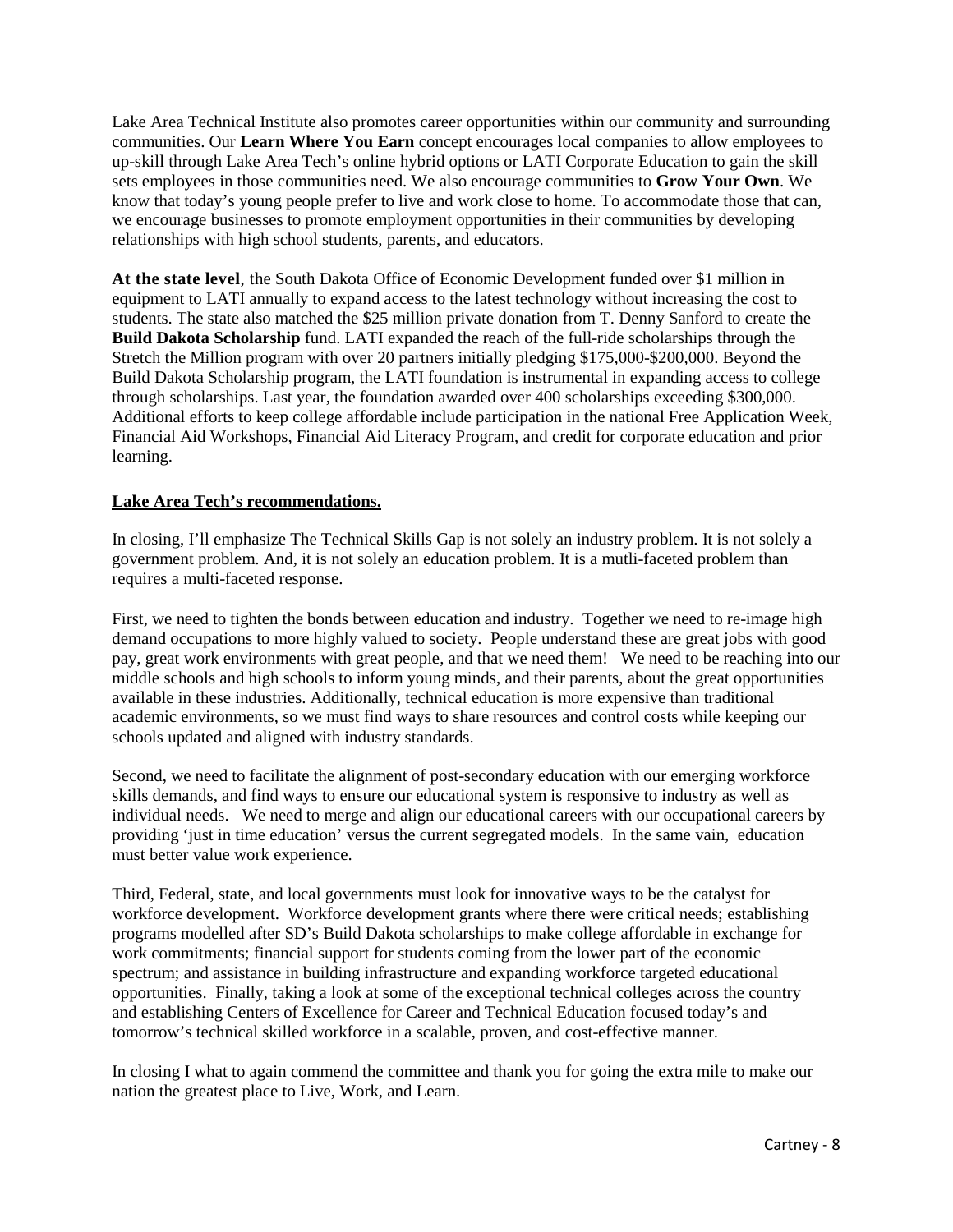## **Acknowledgements.**

I acknowledge the outstanding support in developing this document on such short notice. Playing particularly key roles were: Karen Henricks, Lake Area Technical Institute; Tiffany Sanderson, SD Dept of Education; Dawn Dovre and Aaron Schiebe, SD Dept of Labor and Regulation; and Greg VonWald, SD Skilled Workforce Advocacy Council. Our industry partners were also invaluable in putting this document together.

\*\*\*\*\*\*\*\*\*\*\*\*\*\*\*\*\*\*

Attachments:

- 1) South Dakota: Stories from Industry
- 2) Lake Area Technical Institute



It's your world.

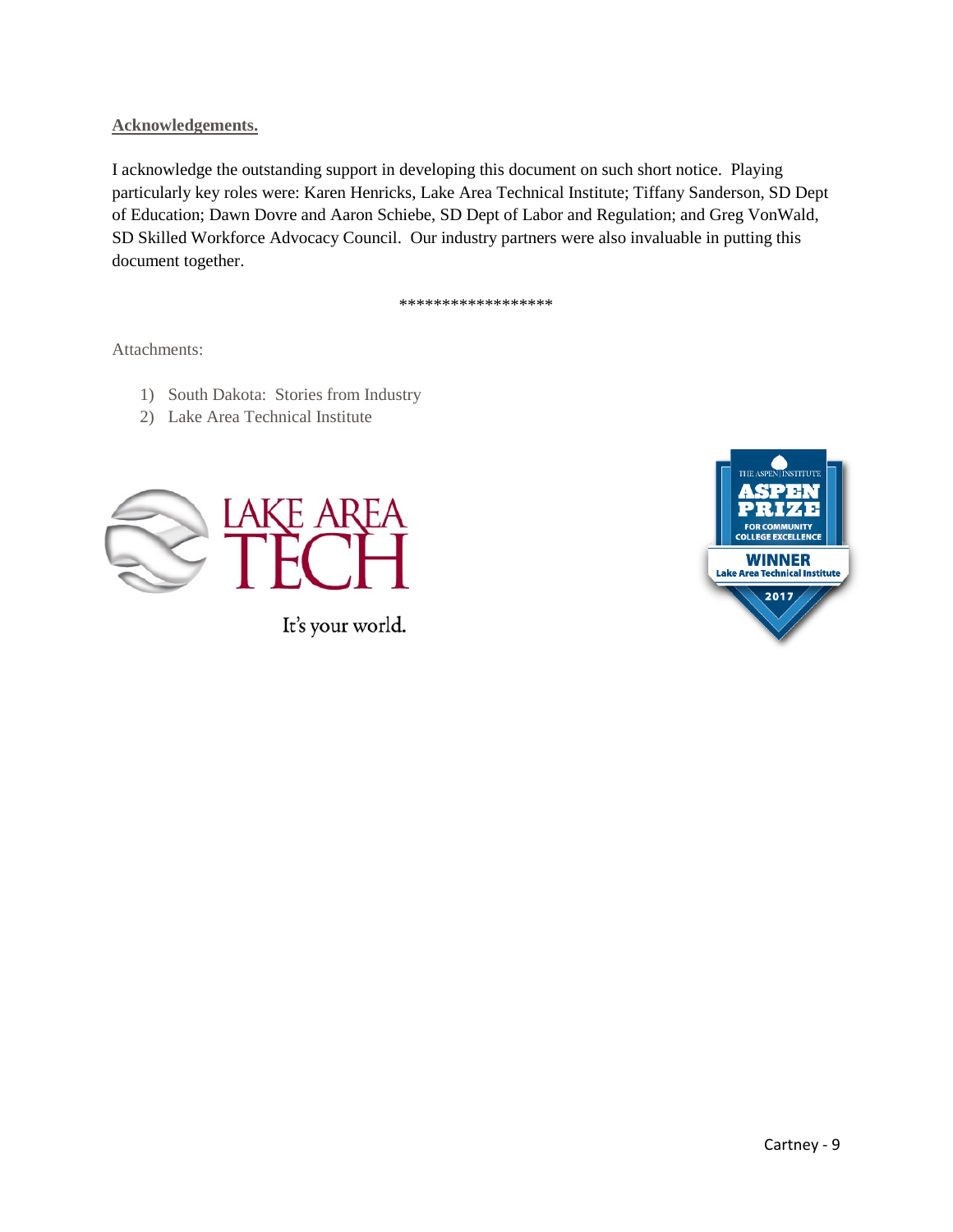## **South Dakota: Stories from Industry**

*Avera, the health ministry of the Benedictine and Presentation Sisters, is a regional partnership of health care professionals who share support services to provide excellent care at more than 300 locations in eastern South Dakota and surrounding states.* 

*Deb Fischer-Clemens, RN, the Senior Vice President of Public Policy for Avera and a member of the Skilled Workforce Advocacy Council, shares several examples of health care workforce issues that Avera faces. Currently, there are 148 openings for licensed practical nurses (LPNs) across the system; some long-term care beds have been closed because of staffing shortages. In other facilities, traveling staff are used to cover the shortages. This causes other issues, as the average hourly pay rate for an LPN is \$20.12, while a facility will pay, on average, \$49 per hour for a traveling LPN; this salary is an unsustainable amount for facilities to pay based on current reimbursement rates.* 

*In addition, Avera currently has 12 openings for surgical technicians across the system. Bonuses of between \$1,000 and \$4,000 being offered for these positions, but there are no surgical technicians applying. Medical laboratory technicians (MLTs) are also in short supply, resulting in travelers from others states being contracted at a rate of \$38.64 per hour, while employed MLTs are earning \$21 per hour on average.* 

*Again, neither closing beds, nor paying wages to contracted traveling staff, is sustainable.* 

*America has an increasing issue with a mismatch between the qualifications of its labor force and the skills required for open positions. Jobs go unfilled because unemployed citizens do not have the skills demanded. Two-year colleges can provide the focused education needed to fill these openings quickly. Enrollment in one and two year career programs must expand to meet projected workforce need. Since over 70% of the jobs require technical skills, society needs to acknowledge the value of this type of education. Lake Area Tech works extremely hard to communicate that these degrees are as vital to our country as any type of degree.*

*LATI has strong vital partnerships with businesses. Every program has an active Advisory Board which meets each semester to provide input on curriculum and relay industry trends which impact our instruction. Partners are asked to contribute time, talent, and financial resources.* 

# *Muth Electric, Inc.*

*The shortage of a skilled workforce has become steadily worse in the last few years. It was at a critical stage in 2007 but the recession slowed it somewhat. Now the problem is back and even worse.*

*We believe strongly in the value of hiring educated apprentices from a technical institute in our area. During the recession there were about 4 companies attending the job fair recruiting the 30 or so graduating students. At the event in the last month there were 36 companies recruiting the 32 graduates. All construction and service based companies in the upper Midwest are at an extreme shortage of workers.*

*What this means is that in the next 10 years there will be a critical situation in the battle for a sufficient skilled workforce. This workforce (in our case electricians) is the same team that will make sure that the hospitals' ever-growing electronic workplace gets the proper maintenance to protect its patients. This team of workers also makes sure our food processing plants get upgraded and maintained to produce the needed food for the population of the US. The list goes on and on of critical situations.*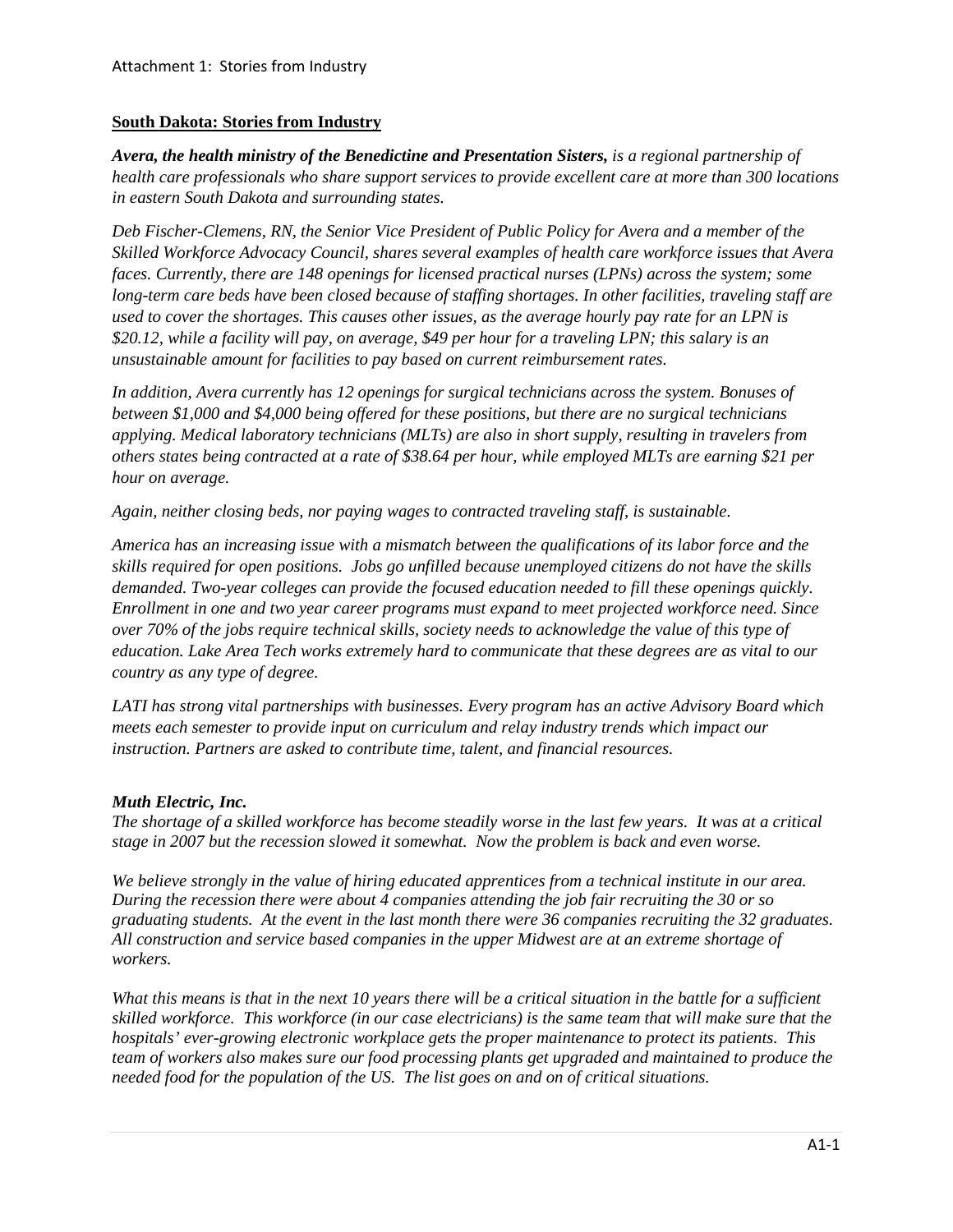#### Attachment 1: Stories from Industry

*Even with the growing labor saving technology features available, there are still many needs for a trained workforce. We have instituted many efficiency aids in the construction field but there are still critical positions that need to be filled with humans. We need help in ensuring that there are people to fill those critical positions to serve the needs of the US. --- Terry Sabers, Co-President, Muth Electric, Inc.* 

## *Trail King Industries, Mitchell, SD*

*Trail King Industries is a privately owned manufacturer of large scale specialty trailers employs approximately 700 employees and has manufacturing sites in Mitchell and Yankton, SD and Fargo, ND.*

*In a period of approximately 16 months in 2013 and 2014, Trail King had to turn down \$20 million of business because we did not have the skilled workers, specifically welders, to complete the business in the timeframe needed by the customer. Even though Trail King used a number of innovative and very generous recruiting methods and employed robotic welders where possible, there simply were not enough skilled welders available to fill the needs of the company.* 

*Trail King has invested heavily in the welding programs of the technical colleges in South and North Dakota in hopes of nurturing a consistent pipeline of qualified welders. It has also been instrumental in establishing the South Dakota Skilled Workforce Advocacy Council as proactive measures to grow the workforce. We believe, however, that a much broader national effort will be required to address the skills gap that has developed across the United States if this nation is to be competitive in manufacturing.*

## *Glacial Lakes Energy, LLC, Watertown, SD*

*We consistently incur higher costs (such as overtime) when we cannot easily and readily find qualified labor. In our production operation, the plant has to run and we are forced to pull in operations staff from other shifts to cover the vacancies that sometimes sit for months. This results in higher overtime costs and potential "burn-out" of our existing team members.*

*Another frustrating aspect is the quality and quantity of applications we receive. Many times, we receive only a 1-3 applicants with less than desirable backgrounds for a position which gives us limited options in the selection process. --- Jim Seurer, Chief Executive Officer, Glacial Lakes Energy, LLC*

# *Gage Brothers, Sioux Falls, SD*

*Gage Brothers was founded by members of the Gage family in 1915 and has been employee-owned since 2008. Our company has struggled to maintain a full workforce for several years and regularly have anywhere between 10-40 job openings. These positions include but are not limited to: production workers, carpenters, welders and equipment operators.*

*This lack of skilled workers has cost the company approximately \$5 million in sales each of the past three years. Additionally, we have sold between \$2-6 million in work to a competitor in Minnesota in order to keep our production schedule on track.*

*Part of the solution lies in automation, which has transformed U.S. manufacturing. This will require us to ramp up job-training efforts because we will need workers who can operate, program and maintain the new computerized equipment. No matter how you slice it, we need the manufacturing industry and our education system to join forces to create a system to recruit, train and retain skilled workers. It is*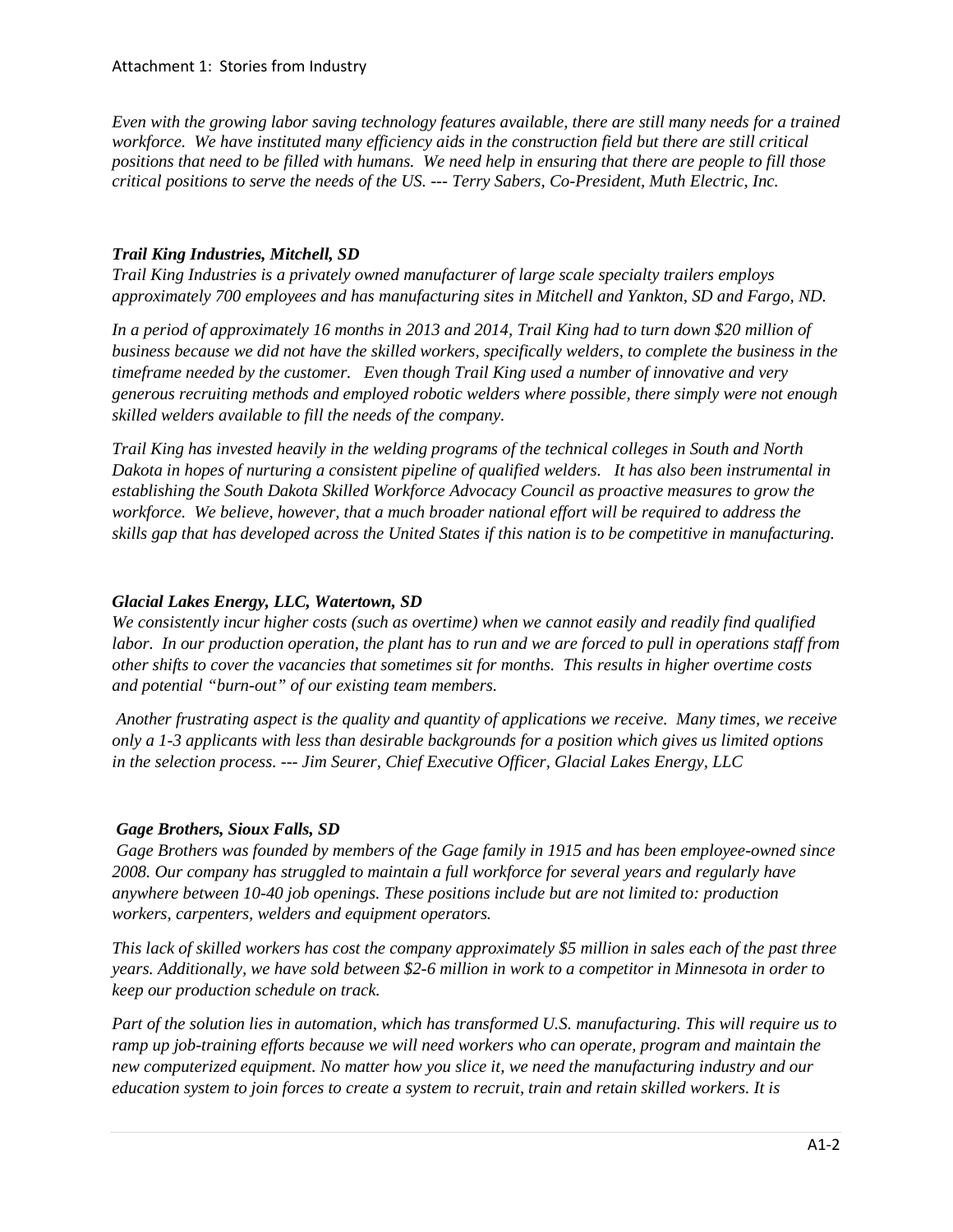*paramount to the future economic growth and prosperity of South Dakota. Every dollar of manufacturing produces \$1.41 for our state. --- Terry Kelly, President, Gage Brothers, Sioux Falls, SD*

# *Hancock Concrete, Sioux Falls, SD*

*At Hancock Concrete we are producers of precast concrete products for infrastructure projects across 4 states in the upper Midwest. Our Sioux Falls production facility supplies product for projects in eastern South Dakota and northwest Iowa. The months of March through November are the heaviest months of production and when we are most in need of workers.*

*In the past few years it has become increasingly difficult to find laborers to fill out all of the crews that we have in our Sioux Falls plant. We have found that the labor pool in the local area is just not consistent enough for the type of work we do. During the past few years we have had to go to extreme measures to ensure we had enough laborers to fulfill all of our orders. These extreme measures included bringing laborers in from outside the state from as far as Texas, just to make sure we could fill our crews with consistent workers. This was an increased financial burden for Hancock as we would house those out of state workers and need to perform additional training each year when we brought them in. Also, during that time of worker shortage, we had to look to our other plants in neighboring states for help to make product to fulfill our orders. At times we would back away from bidding on projects because we did not know if we would have enough workers to meet the delivery needs of the customers.*

*The labor shortage affects our current employees as well. They are required to work longer hours to fulfill orders which in turn is an increased safety risk and also increases turnover. One other adverse effect of the items that I have described is increased product cost for the infrastructure projects which affects all tax payers.* 

*This area of the Midwest has a shortage of workers for performing specific technical trades as well as a lack of general laborers that have the desire to put in the work necessary to perform less skilled jobs that at times may be more physically demanding than working a department store or restaurant. We have hired many employees and looked at many different backgrounds and ethnicities but the consistency is just not there. We will continue to explore other options for our labor needs and help to grow our local workforce in any way we can. --- Ray Pierson, Sales Territory Manager, Hancock Concrete, Sioux Falls, SD* 

# *Worthington Industries Engineered Cabs, Watertown, SD*

*At Worthington Industries Engineered Cabs, our business levels are at historic lows due to equipment markets in Agriculture, Mining, and Construction. Even with an extremely slow market we struggle to fill open positions for skilled labor especially welders and painters. Some of these positions have remained unfilled for 3-4 months before finding a qualified candidate. We have a sister plant in Greeneville, TN that builds very similar products. One of the considerations on whether to build products in SD or TN is labor availability. I want to keep all possible jobs in SD, but we also have to make the best business decisions for our business and our customers. Skilled workforce development and availability is a key factor in our ability to grow our business in SD.*

*--- Bruce Lear, Watertown Operations Manager, Worthington Industries, Watertown, SD*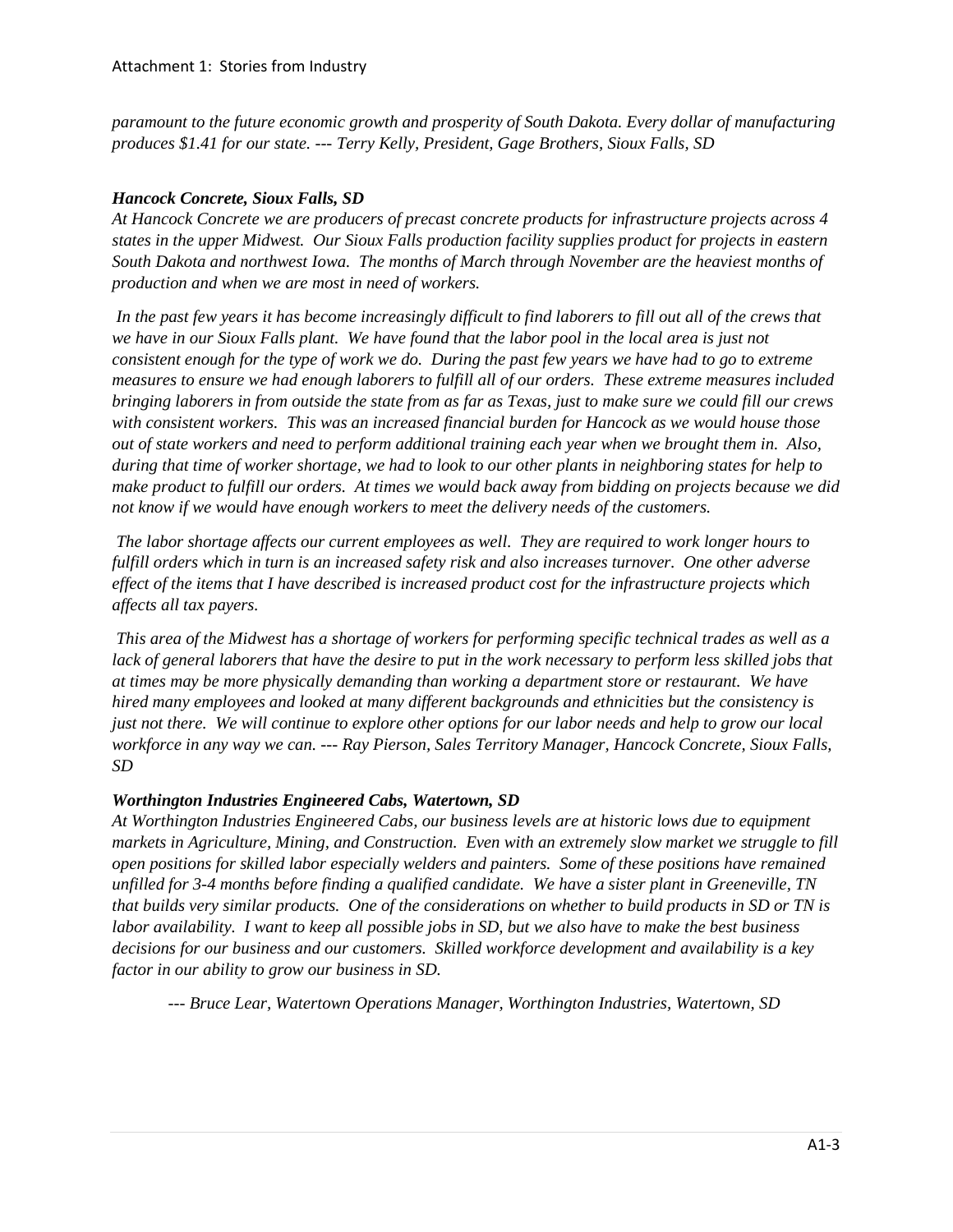## *BX Civil & Construction, Inc.*

*The ability to grow a construction company is currently constrained by the available workforce and our ability to attract, train & retain that workforce. At the same time infrastructure is in major disrepair and needs a long-term investment to preserve and increase the value of our communities, states and nation.*

*As a highway construction company, we have shifted our mindset to managing our work load based upon available workforce hours. Our growth as a company is now based up how much we think we can reasonably grow our workforce. Companies in our industry grow incrementally by in-house recruitment and training people on the job. We knowingly or unknowingly "trade" or "steal" employees from each other on a seasonal basis. Some like us have embraced the immigrant workforce and have grown with that population. The reality is that none of that is sustainable as a stand-alone tactic. We work hard to attract and retain our scarce resource. We realize that all employees need an investment in skills, communication & leadership training. Gone are the days of the "farm boy" who grew up working along the side of his father. That boy not only learned work ethic by working from a very young age but also learned that he had the ability to learn and do new things every day with his hands. Those days brought people like my father to the construction industry in the 1960s. He learned by doing and out of necessity to support himself and his family. His learning was by watching, listening and doing. He learned not only to do, but also to think about how to do it better.* 

*The initial building of the interstate system in the 60s, 70s and 80s was supported on the hard-working backs of people like my father and many other fathers. Growing up in the 70s and 80s and like most, if not all, of my peers, we were told to get a "college" education by our parents & teachers so that we didn't have to dig ditches or build bridges. Many of us did. Now, we face a dilemma as we push our children out of the nest. How do we change the image and mindset of the influencers? The educators and parents are the influencers. They don't realize how "good" our jobs are.*

*We need to invest in changing their perspective. At construction industry gatherings in the 90s, we started hearing that we had a looming demographic problem. People were leaving the industry at a much faster pace than they were entering the industry. This proved to be fact. Add on top of that the great recession of 2008-2009 when unemployment increased and at alarming pace in our overall economy. It was significantly worse in the construction industry. That event made what was already and downward employment trend in our industry worse. Generally, the people that were unemployed by our industry never returned to the industry when the industry entered recovery. They had either moved on to other industries or retired out.* 

*Fast forward….it is now 2017. We have a collision occurring. Infrastructure investment is recognized to be Critical Need both locally and nationally and our citizens are willing to reinvest. At the same time, the skilled Construction worker force is in scarce supply and largely untrained. How do we do the first without addressing the second? The reality is that the industry will rise with innovation and efficiency, but the need for a trained & skilled workforce will not go away. The technology and efficiency improvements will require people with specific skills. People like:*

- *Diesel Mechanics*
- *Service Technicians*
- *Electronics Technicians*
- *GPS Specialists*
- *3 and 4D modeling specialists*
- *Scheduling Experts*
- *Project Managers*
- *Engineers*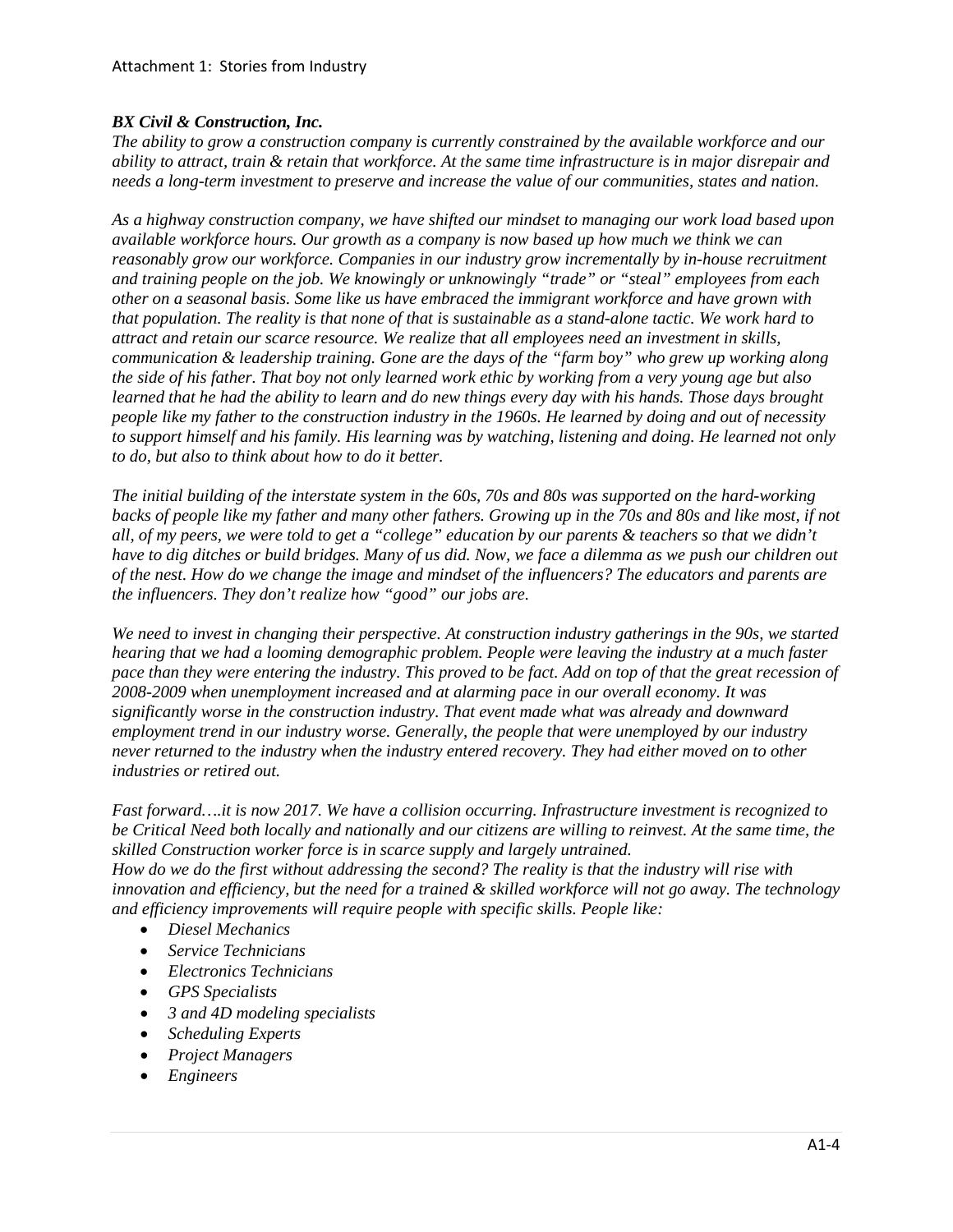*There will continue to be the need for skilled laborers, skilled trades people & skilled equipment operators. What are those skill needs?*

- *Concrete Finishers*
- *Carpenters*
- *Electricians*
- *Plumbers*
- *Welders*
- *HVAC Specialists*
- *Equipment operators who have basic operational skills & understand technology*
- *Truck Drivers*

*As opposed to the 1960s and 1970s, close to 100% of our American workforce comes to us having never: changed the oil in their own car; driven anything but an automatic transmission vehicle; scooped their own snow let alone dirt or gravel; fixed anything that was broken; built even a bookshelf; wired their own light switch; etc. All those things and many more, my dad and yours probably came to the workforce having done. Not only do we as infrastructure contractors build projects, we train every single worker to do even the simplest tasks. We aren't backing down. We are up for the TASK! If you visit any contractor who is in this "gig" for the long haul, you will see they are:*

- *Training hands-on trade skills*
- *Training to keep their workers safe*
- *Training soft skills including work ethic, interpersonal skills and leadership skills.*
- *Investing in Technology to make them more efficient*

*Not only are they training, they are providing good solid jobs that pay well and provide a multitude of perks and benefits. We need HELP! This training and investment takes time and money. Please support investing in programs that enhance and support the great jobs that our industry offers. --- Kari Karst, President, BX Civil & Construction, Inc. Dell Rapids, SD*

# *Glacial Lakes Energy, LLC*

*I can say that we consistently incur higher costs (such as overtime) when we cannot easily and readily find qualified labor. In our production operation, the plant has to run and we are forced to pull in operations staff from other shifts to cover the vacancies that sometimes sit for months. This results in higher overtime costs and potential "burn-out" of our existing team members.*

*Another frustrating aspect is the quality and quantity of applications we receive. Many times, we receive only a 1-3 applicants with less than desirable backgrounds for a position which gives us limited options in the selection process.*

*--- James A. Seurer, Chief Executive Officer, Glacial Lakes Energy, LLC, Watertown, SD 57201*

# **Sheehan Mack Sales and Equipment**

*In the past 20 years or ever since the DOT COM boom is seems that nationwide we have had a decline in the amount of qualified individuals entering the workforce with a skilled trade (technicians). In the same time machines, trucks and equipment have all become more complex and more difficult to repair. The demands on our Technicians are greater now than they have ever been in the past while the supply of qualified individuals has only shrunken. With the combination of these two factors companies like ours have felt the pain of the shrinking work force in the form of increased cost, lost revenue and customer satisfaction.*

*Limited skilled labor in the workforce has*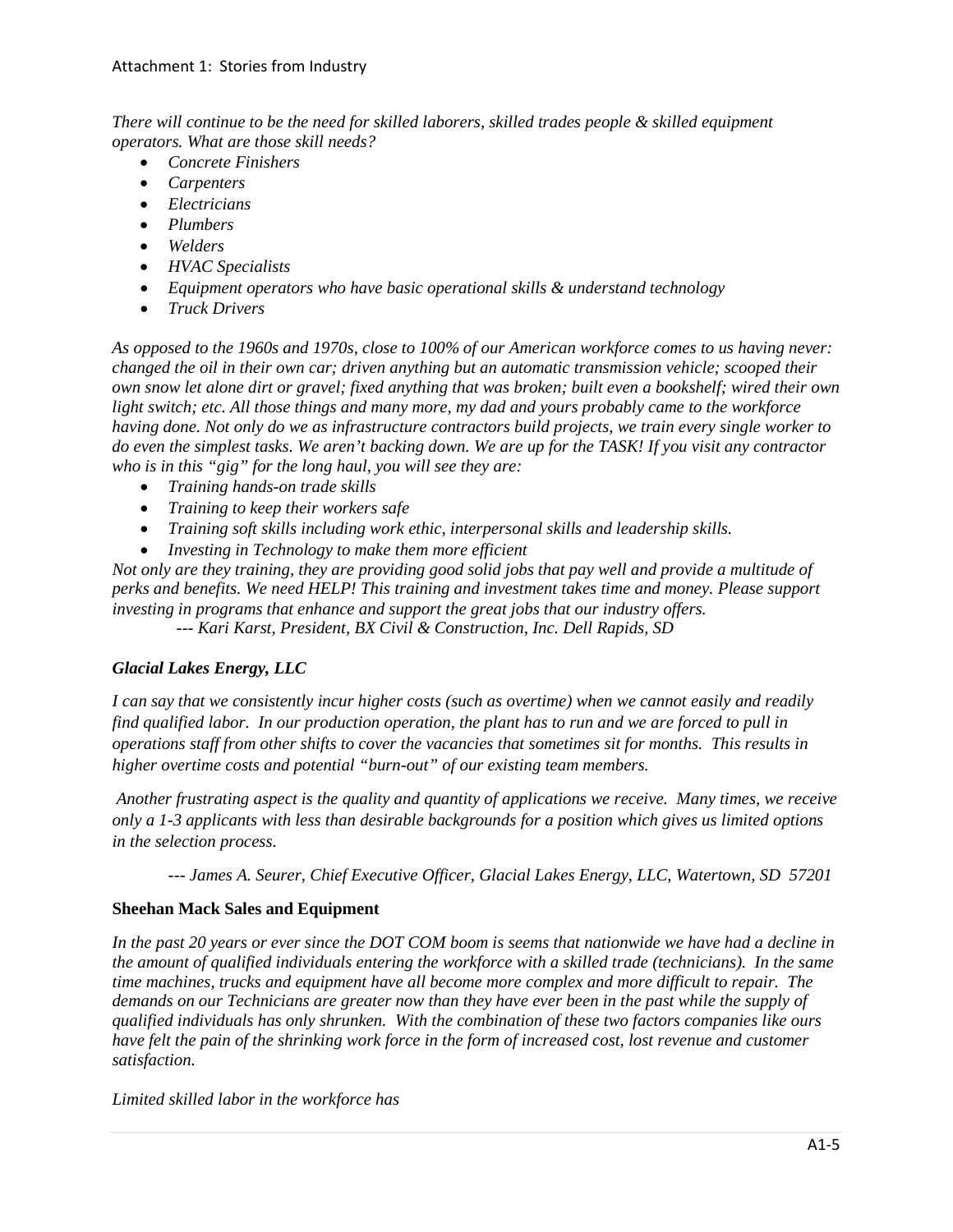## Attachment 1: Stories from Industry

- *Increase wages at alarming rates*
- *Increased the burden of training on us*
- *Hurt our ability to respond to customers quickly and efficiently*
- *Created a labor market where there is more demand for skilled labor than supply (this has helped to lower loyalty and increased the likelihood of techs job hopping)*

*Let's look at what the shortage of trained individuals costs us*

- *Hiring, sign on bonus' are common place now (Between \$2,000 and \$5,000)*
- *Wages have increased to more than 17% over median income for State of SD*
- *Training costs have skyrocketed to about \$100,000 per technician to reach required levels of training once they are hired*

*Now, let's look at the indirect costs of not having trained skilled labor*

- *Loss income from supporting products we sell – less work completed*
- *Increase in customer downtime – less production*
- *Loss in New Machine and Truck Sales – customer are more concerned now than ever with support after the sale*
- *Increased lead time to begin repairs, longer repair times*

*I have calculated that that these direct and indirect costs to my business are in the hundreds of thousands if not more than a million dollars per year. Moving into our busy construction season I am afraid that the lack of trained individuals may be at CRISIS Levels.*

*Building our labor force with skilled labor is more important now than ever before! We need high school programs, post-secondary programs and technical institutes geared up and adding top talent into our workforce. We need High School Counselors to see and understand the need for Skilled Labor in our workforce. We need Parents and Students to know and understand the great earning potential that is available to them after attending a trade school and incurring very little school debt. We need technicians that are great in math, science and have people skills. We need to change the mindset or perception on skilled labor. Skilled labor jobs pay well and these jobs are out there right now needing top candidates. These skilled worker once in the field are our next Service Managers, General Managers, Fleet Managers and leaders of our industry.*

*---Mike Sheehan, President, Sheehan Mack Sales and Equipment, Sioux Falls, Aberdeen, Rapid City, SD*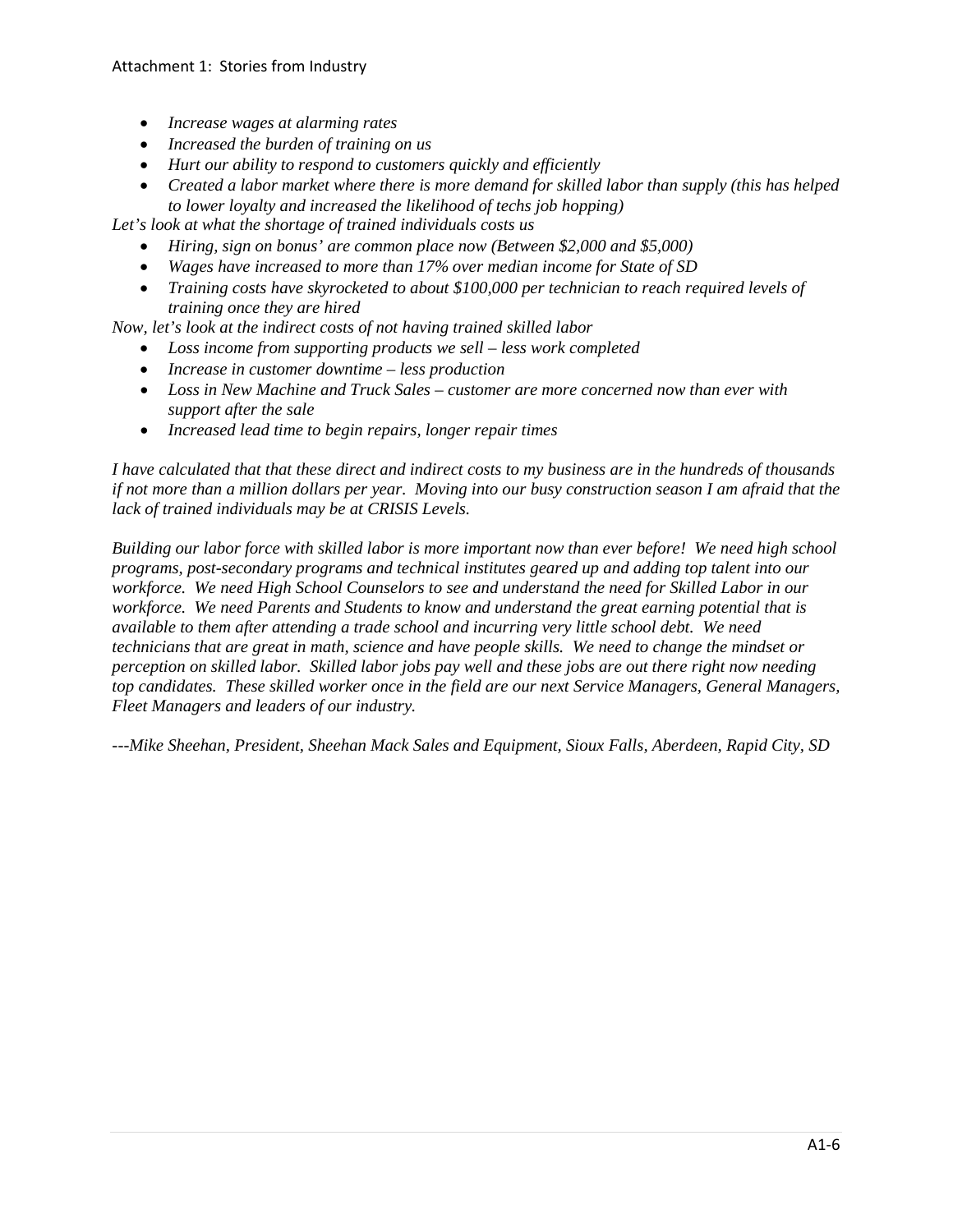

# **LAKE AREA TECHNICAL INSTITUTE**



## It's your world.

# **2017 Recipient of the Aspen Prize for Community College Excellence**

This point paper is a brief overview of the high points for Lake Area Technical Institute since our 2015. Much of the press and national level engagement stems from our Aspen Prize recognition.

**New Mission Statement reflects new definition of success:** Lake Area Technical Institute: superior, comprehensive technical education that changes lives and launches careers.

## **Philosophy: What is different about Lake Area Tech? Some things we believe:**

- Success is defined as placement rather than graduation.
	- o College is a pathway, not a destination.
	- $\circ$  It about what a student wants to be. Changes the conversation, the motivation, and the connection.
	- o We do not place students, we give them the skills (soft and hard) and opportunities to be placed.
- Connections are key to student success
	- o Every job is important to student success. Faculty are student advisors, guiding them through college and into their career. Staff in all positions mentors students.
	- o Lake Area Tech fosters a culture of caring. Statistically it is more important for students to make a meaningful connection on campus than any other student success factor.
	- o We tell every student "Be around people who care about you and care about those around you, and you will both succeed".
	- o The community and industry play key roles in student desire and confidence.
	- o LATI new Scholar Stone connections current students with Alumni and heritage.
- Lake Area Tech is committed to a participatory management approach and a continuous planning process.
- Community/Industry connections, support, and oversight are crucial to LATI's culture and success.
	- o Efforts to engage industry in student success.
	- o Added two Business Partnership Specialist position to further enhance industry's understanding of their role in student success.
	- o LATI Community and Business "Learn where you Earn" pilot projects underway.

#### **Success Indicators:**

- **Enrollment**: 13 consecutive years of enrollment growth; the student population is at the level projected for 2033.
- **Retention**: 83%, highest in the nation. WalletHub cites LATI #1 graduation rates as 20 times that of some community colleges.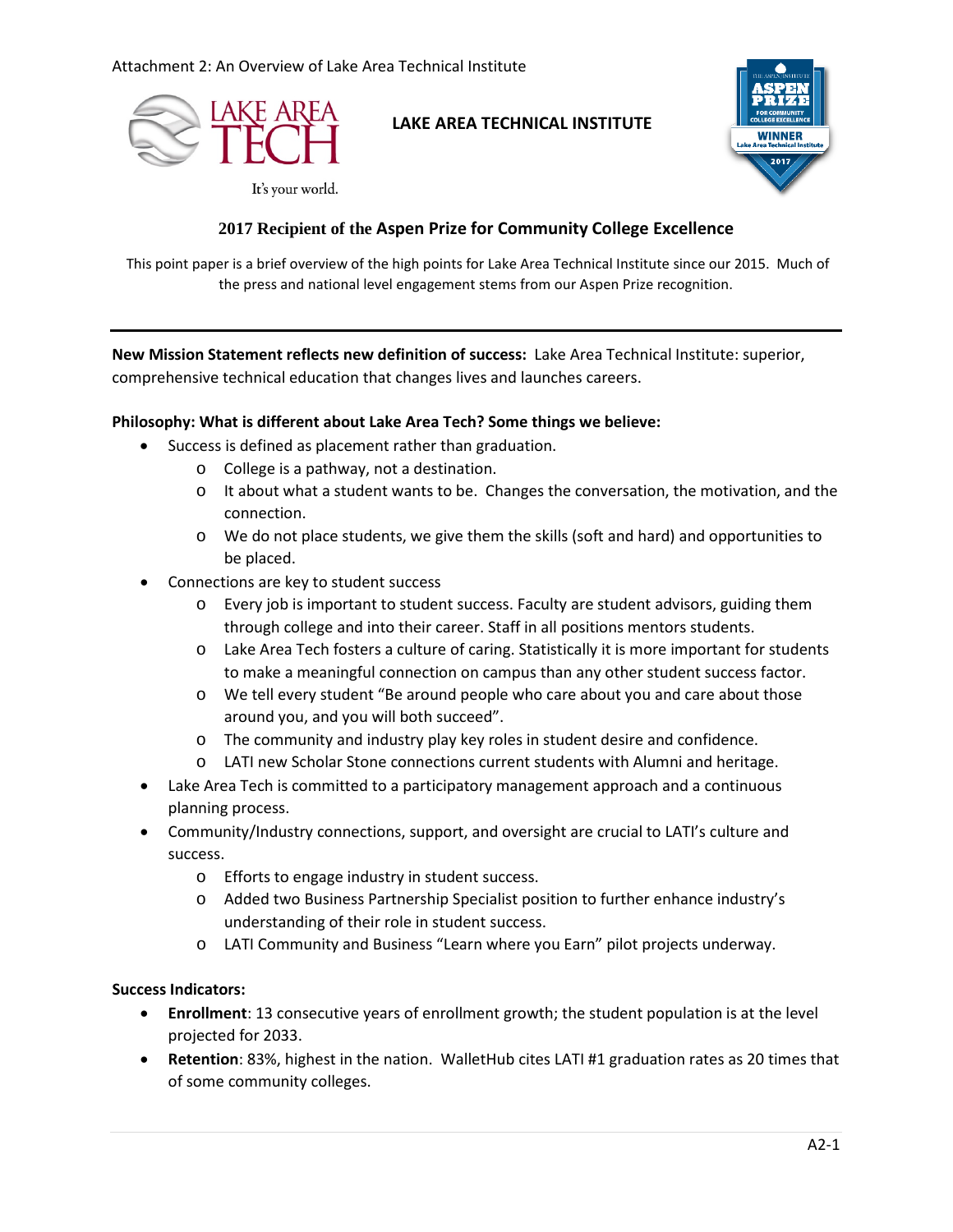- **Placement**: Increased from 98% to 99.12% employed or continuing education. Two programs had average graduate salaries over \$50,000 per year six months after graduation.
- **Native American**:Graduation rate increased to 68.75%. Placement of 100%. Average salary after graduation higher than their peers.
- **Low-income students:** Retention is up. 8% gap in graduation from their peers has been removed, in fact last year low-income students outperformed their peers in graduation rate (84% to 79%).
- **Dual Credit:** Our high school dual credit program has doubled. This semester we are providing over 1000 credit hours of dual credit to area HS students.
- **Build Dakota Scholarship program:** Key success factor to keeping college affordable. Couple with Governor's buy down of \$10/credit on student tuition.
- **Overwhelming Community Support:**
	- **K-14 System**: Lake Area Tech and the Watertown School District are uniquely a true K-14 system. In Fall 2014, high school students across the state are enrolled in over 1000 dual credits.
	- **Community Embrace**: The Watertown community embraces our students and our mission.
	- **Industry Advisory Boards**: Each program engages industry advisory boards to ensure our graduates meet the need of industry. Over 500 business and industry partners participate in educating and employing our students.
	- **Addressing our growth needs:** Seeing LATI need for future growth and the potential lack of state funding, the community has stepped forward and formed the "Creative Finance Advisory Committee" focused on providing funding options for LATI (recent endeavor).
	- **Build Dakota Scholarships (BDS).** T. Denny Sanford and Governor Daugaard contributed \$50 million to fund full-ride scholarships in high-demand workforce programs starting in Fall 2015. Industry partners added \$185,000 through the Stretch the Million program that matches the industry contribution of 50% of the full-ride scholarship with Build Dakota funding.
	- **Amendment R.** The voters of the state passed an amendment to South Dakota's constitution recognizing the technical institutes and solidifying our workforce development mission.
	- **House Bill 1182:** The legislature passed a sales tax to, in part, help SD technical institutes offer industry competitive salary adjustments to recruit/retain instructors.

# PRESIDENT BARACK OBAMA, 2015 LAKE AREA TECH COMMENCEMENT ADDRESS (93<sup>RD</sup> SUCH ADDRESS **IN US HISTORY BY A SITTING PRESIDENT)**

#### (EXCERPT from White House release)

"*Well, the reason is because I believe that in a fast-paced, hyper-connected, constantly changing world, there are few institutions that are more important to America's economic future than community colleges. And there are few community colleges that are as important as Lake Area Tech. This school is leading the way.*

*Compared with other community colleges, the graduation rate at Lake Area is more than three times the national average. Three times. (Applause.) Within six months, 98 percent of those graduates - you -- are either employed or continuing your education. The average Lake Area graduate who enters*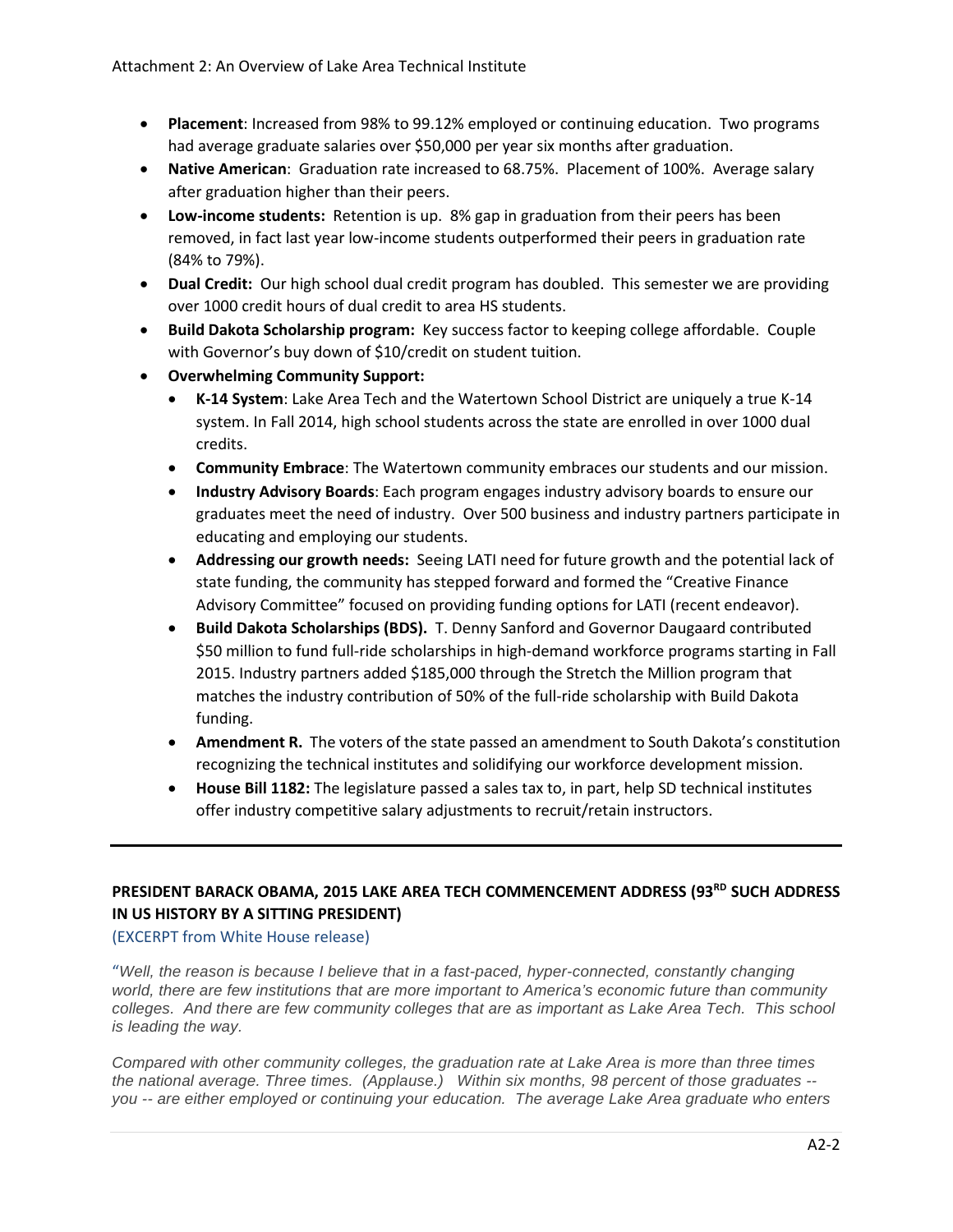*the workforce earns nearly 50 percent more than other new hires in this region. And as has already been noted, since 2011, there's been an award for excellence called the "Aspen Prize." It's basically the Oscars for great community colleges. Only two community colleges in the country made the top 10 every year the prize has been awarded -- and one of them is Lake Area Tech. (Applause.)*

*This is not an accident. It's the result of a relentless focus on teaching real-world skills that lead directly to a job. In your time here, you've done hands-on work with companies across the upper Midwest. Employers even help design the curriculum. You work direct with the tools and the technology that you'll encounter in the workforce -- from car engines to welding equipment to your new MakerSpace, with 3D printers that were actually built by Lake Area students. And your instructors haven't just taught you new skills -- they've helped place you in new careers.*

*And you might think all this attention on job training comes at the expense of great teaching -- but if anything, the opposite is true. This is the kind of place where students are on a first-name basis with their instructors. If you call at 10 p.m., they'll answer your call -- although I hope you don't do that, because folks need their sleep. If you don't make it to morning classes, they'll check up on you and make sure you're okay. I heard one student who skipped school to go hunting found that out the hard way that somebody was going to check up on you. (Laughter.) One of today's graduates, Colin Blume -- where's Colin? Raise your hand. (Applause.) Stand up, Colin, just so you -- hey, that's Colin. Colin is a big guy, by the way. So Colin -- I'm going to quote Colin on this. He said, "You're family, and they'll do anything to help you along the way."* "

**International press story on LATI**: Prompted by Aspen notoriety, LATI was featured in "*The TakeAway*", which is daily news show out of New York City, but broadcast nationally, the title of article is: *What's the secret to a nation full of successful community colleges? South Dakota may have the answer*. They highlight LATI's ThinkBIG program. The Takeaway is an award-winning daily news show produced by WNYC in partnership with The New York Times and Public Radio International. The show airs across the country on more than 200 stations, reaching upwards of 2 million listeners nationwide. Their goals include deepening public understanding of the role of community colleges in driving economic growth and expanding social mobility in America. "*The TakeAway*" featured LATI in two stories:

Story 1:

<http://www.wnyc.org/story/introducing-lake-area-technical-institute/>

Story 2:

[http://www.pri.org/stories/2015-11-18/whats-secret-nation-full-successful-community-colleges-south](http://www.pri.org/stories/2015-11-18/whats-secret-nation-full-successful-community-colleges-south-dakota-may-have)[dakota-may-have](http://www.pri.org/stories/2015-11-18/whats-secret-nation-full-successful-community-colleges-south-dakota-may-have) (The audio interview is what is actually airing.)

PBS Documentary features LATI. The series "Dropping back in" is a documentary produced by Kentucky Education TV, and was about 14 months in the making. LATI is featured in the fourth episode, highlighting our commitment to student success of underprivileged students. The LATI segment in the bottom left-hand side segment (titled *Lake Area Technical Institute*) on the linked page: <http://www.droppingbackin.org/the-stories/>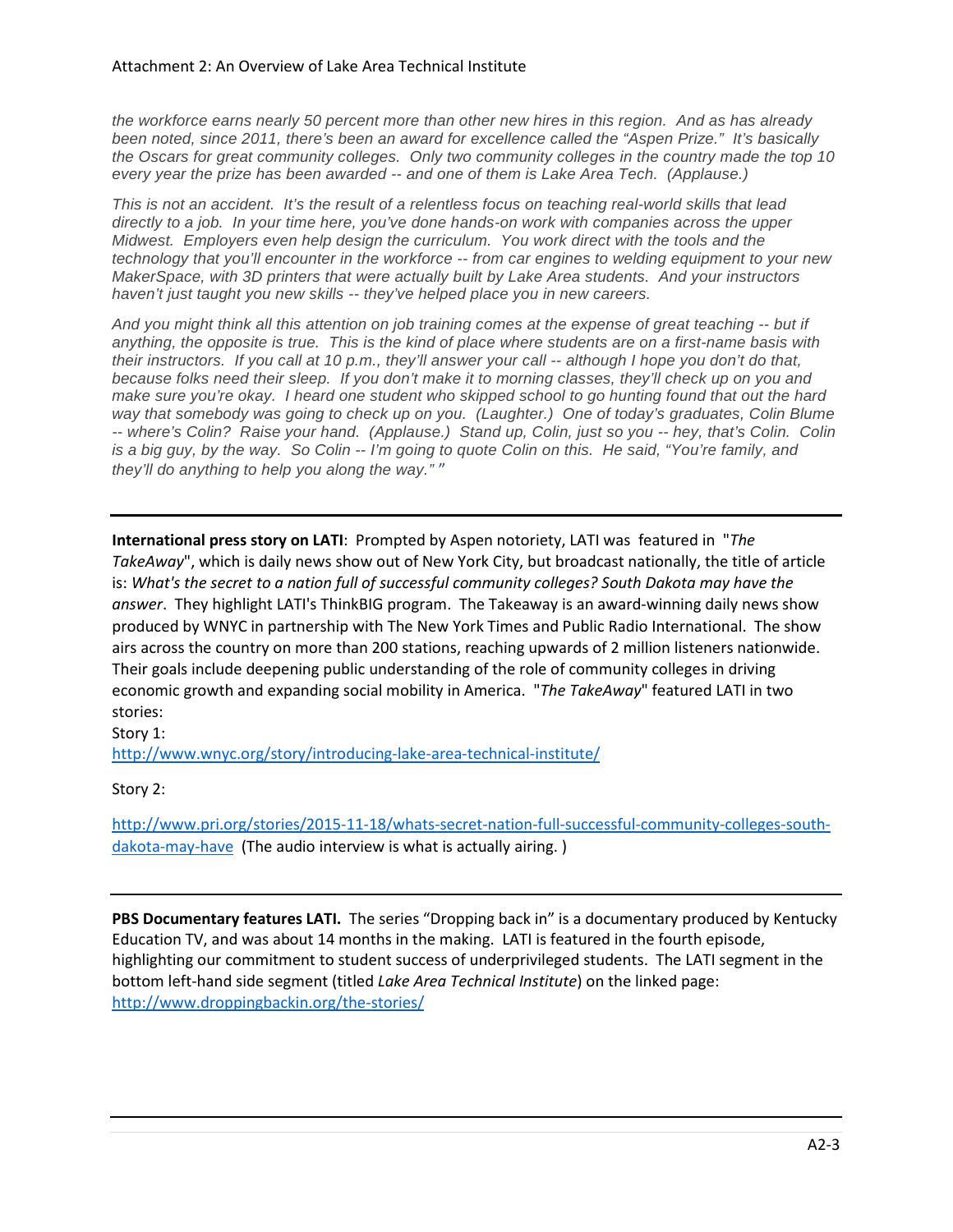#### **Other Stories of our Success:**

- Only college in the nation to finish the Aspen Prize competition as a Finalist with Distinction all three times.
- Participated in the Championing Completion of Low Income Students strategy session with Dr. King, the US Secretary of the Department of Education, as one of only two community colleges represented .
- Selected to author a case study for the Aspen Institute's leadership curriculum. This curriculum for Aspen's Presidential Fellowship program demonstrates LATI's unique approach to problem solving and student success.
- Invited by the White House to participate in the College Promise/Heads Up, It's on Us, & College Affordability campaigns.
- Low Income Student Success: LATI was featured in an Aspen Institute publication "Structural Equity: Big-Picture Thinking & Partnerships That Improve Community College Student Outcomes" for improving the graduation rate of Pell Grant recipients from 8 percentage points behind non-Pell students to surpassing the average graduation rate for all students.
- Hosted the White House Administration for a session on the College Promise Campaign at the annual Western Interstate Commission for Higher Education annual conference.

#### **Highlighted National Accolades:**

- Aspen Finalist with Distinction (2011, 2013, 2015)
- Presidents Community Service Honor Roll seven times named Honor Roll designations, over 80,000 hours of community service and community learning annually
- Military Friendly Designation seven years
- Marcom National Marketing Awards Platinum Award winner for marketing (twice) and Gold awardees multiple times
- Digital Community Colleges Top 10 in the nation two years in a row.
- Great Colleges to Work For 7 years with Honor Roll distinction
- Numerous online awards: WalletHub, Niche, etc.